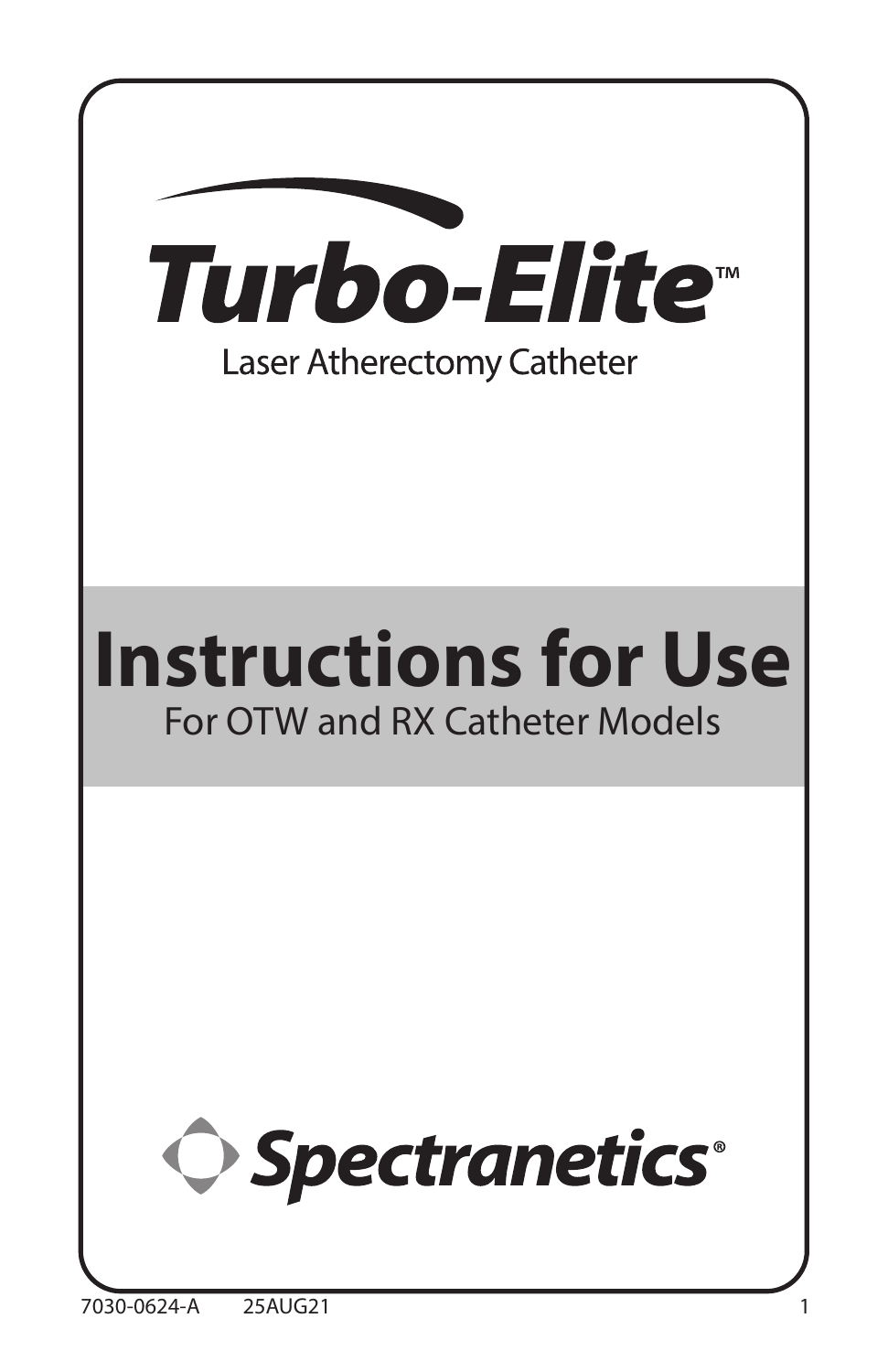| $ \bigcirc$ Spectranetics $\cdot $ |  |
|------------------------------------|--|
|                                    |  |

Laser Atherectomy Catheter Over-The-Wire (OTW) and Rapid Exchange (RX) Catheter Models

## **Table of Contents**

| 1.  |  |
|-----|--|
| 2.  |  |
| 3.  |  |
| 4.  |  |
| 5.  |  |
| 6.  |  |
| 7.  |  |
| 8.  |  |
| 9.  |  |
| 10. |  |
| 11. |  |
| 12. |  |
| 13. |  |
|     |  |

## **CAUTION: FEDERAL (USA) LAW RESTRICTS THIS DEVICE TO SALE BY OR ON THE ORDER OF A PHYSICIAN WITH APPROPRIATE TRAINING**

## **1. Description**

Spectranetics Turbo-Elite Laser Atherectomy Catheters are percutaneous intravascular devices constructed of multiple optical fibers arranged around a guidewire lumen. Catheter sizing identification is printed on the catheter.

**For Turbo-Elite Laser Atherectomy Catheter, Over-The-Wire (OTW) catheters**, a luer adapter located at the proximal end of the usable length facilitates the use of the laser catheter over the appropriate sized guidewire (0.014", 0.018", and 0.035"); see inset below.

**For Turbo-Elite Laser Atherectomy Catheter, Rapid Exchange (RX) catheters**, the guidewire lumen is formed only through the last 9 cm of the distal tip, which has direct patient contact, and is concentric with the fiber array; see inset below.

## **Mechanism of Action for Turbo-Elite Laser Atherectomy Catheters**

The multifiber laser catheters transmit ultraviolet energy from the laser system to the obstruction in the artery. The ultraviolet energy is delivered to the tip of the laser catheter to photoablate lesions which may be comprised of atheroma, fibrosis, calcium, and thrombus; thus recanalizing diseased vessels (photoablation is the process by which energy photons cause molecular bond disruption at the cellular level without thermal damage to surrounding tissue). The Spectranetics laser catheters have a proprietary lubricious coating to ease their trackability through arteries.

#### **Glossary of Special Terms**

Retrograde Fashion = In the direction opposite to blood flow. Antegrade Fashion = In the direction of blood flow. Baseline Angiography = Angiographic record of blood vessels. Contralateral Approach = Arterial access by a crossover approach.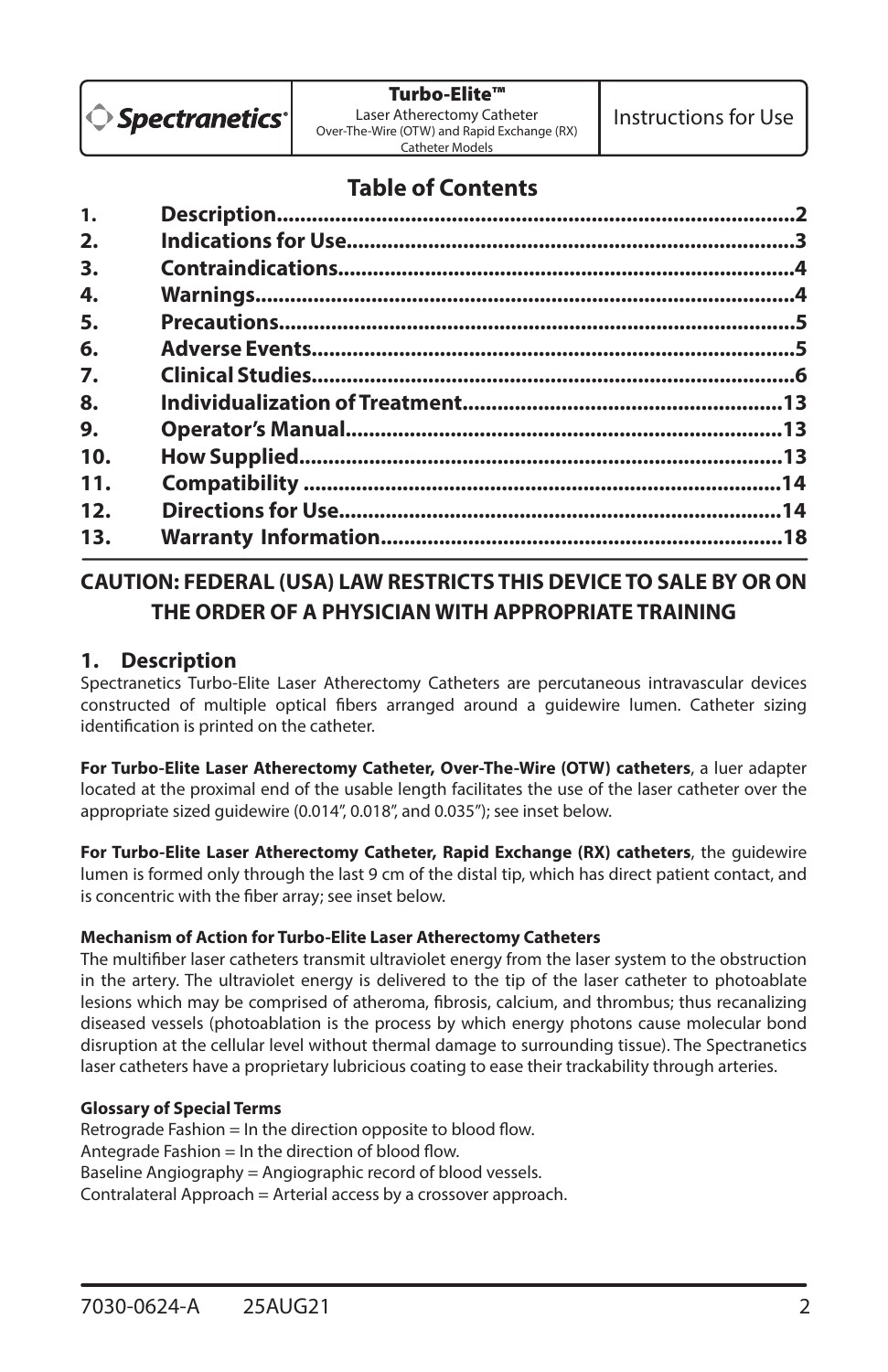

Guidewire Lumen

**Figure 1: Turbo-Elite Laser Atherectomy Catheter (OTW) Table 1.1 Turbo-Elite Laser Atherectomy Catheter OTW Models**

| <b>Device</b><br><b>Description</b>                                                         | <b>Model</b><br><b>Number</b> | <b>Guidewire</b><br>Compatibility<br>(in.)  | Max. Tip<br><b>Diameter</b><br>(in.) | Max. Shaft<br><b>Diameter</b><br>(in.) | <b>Working</b><br>Length<br>(cm) | <b>Sheath</b><br><b>Compatibility</b><br>(Fr.) |
|---------------------------------------------------------------------------------------------|-------------------------------|---------------------------------------------|--------------------------------------|----------------------------------------|----------------------------------|------------------------------------------------|
|                                                                                             |                               | Over-The-Wire (OTW) Catheter Specifications |                                      |                                        |                                  |                                                |
| $0.9$ mm                                                                                    | 410-152                       | 0.014                                       | 0.038                                | 0.047                                  | 150                              | 4                                              |
| $1.4 \text{ mm}$                                                                            | 414-151                       | 0.014                                       | 0.055                                | 0.056                                  | 150                              | 5                                              |
| $1.7 \text{ mm}$                                                                            | 417-152                       | 0.018                                       | 0.068                                | 0.069                                  | 150                              | 5                                              |
| $2.0$ mm                                                                                    | 420-006                       | 0.018                                       | 0.080                                | 0.081                                  | 150                              | 6                                              |
| $2.3 \text{ mm}$                                                                            | 423-001                       | 0.018                                       | 0.091                                | 0.091                                  | 125                              | 7                                              |
| $2.5 \text{ mm}$                                                                            | 425-011*                      | 0.018                                       | 0.101                                | 0.102                                  | 112                              | 8                                              |
| $2.3 \text{ mm}$                                                                            | 423-135-01                    | 0.035                                       | 0.091                                | 0.091                                  | 125                              | 7                                              |
| $2.5 \text{ mm}$                                                                            | 425-135-01                    | 0.035                                       | 0.101                                | 0.102                                  | 112                              | 8                                              |
| *Note: The Philips Laser System is not compatible and cannot be used with the 425-011 model |                               |                                             |                                      |                                        |                                  |                                                |
| <b>Turbo-Elite catheter</b>                                                                 |                               |                                             |                                      |                                        |                                  |                                                |



**Figure 2: Turbo-Elite Laser Atherectomy Catheter (RX) Table 1.2 Turbo-Elite™ Laser Atherectomy Catheter RX Models**

| <b>Device</b><br><b>Description</b>         | <b>Model</b><br><b>Number</b> | <b>Guidewire</b><br>Compatibility<br>(in.) | Max. Tip<br><b>Diameter</b><br>(in.) | Max. Shaft<br><b>Diameter</b><br>(in.) | <b>Working</b><br>Length<br>(cm) | <b>Sheath</b><br><b>Compatibility</b><br>(Fr.) |
|---------------------------------------------|-------------------------------|--------------------------------------------|--------------------------------------|----------------------------------------|----------------------------------|------------------------------------------------|
| Rapid Exchange (RX) Catheter Specifications |                               |                                            |                                      |                                        |                                  |                                                |
| $0.9$ mm                                    | 410-154                       | 0.014                                      | 0.038                                | 0.049                                  | 150                              | 4                                              |
| $1.4 \text{ mm}$                            | 414-159                       | 0.014                                      | 0.057                                | 0.062                                  | 150                              |                                                |
| $1.7 \text{ mm}$                            | 417-156                       | 0.014                                      | 0.069                                | 0.072                                  | 150                              | 6                                              |
| $2.0$ mm                                    | 420-159                       | 0.014                                      | 0.080                                | 0.084                                  | 150                              |                                                |

## **2. Indications for Use**

The Turbo-Elite devices are indicated for use in the treatment, including atherectomy, of infrainguinal stenoses and occlusions.

The 0.014" and 0.018" Over-the-wire (OTW) Turbo-Elite laser catheters are also indicated for use as an accessory to the use of the Turbo-Tandem System in the treatment of femoropopliteal artery in-stent restenosis (ISR) in bare nitinol stents, when used in conjunction with Percutaneous Transluminal Angioplasty (PTA).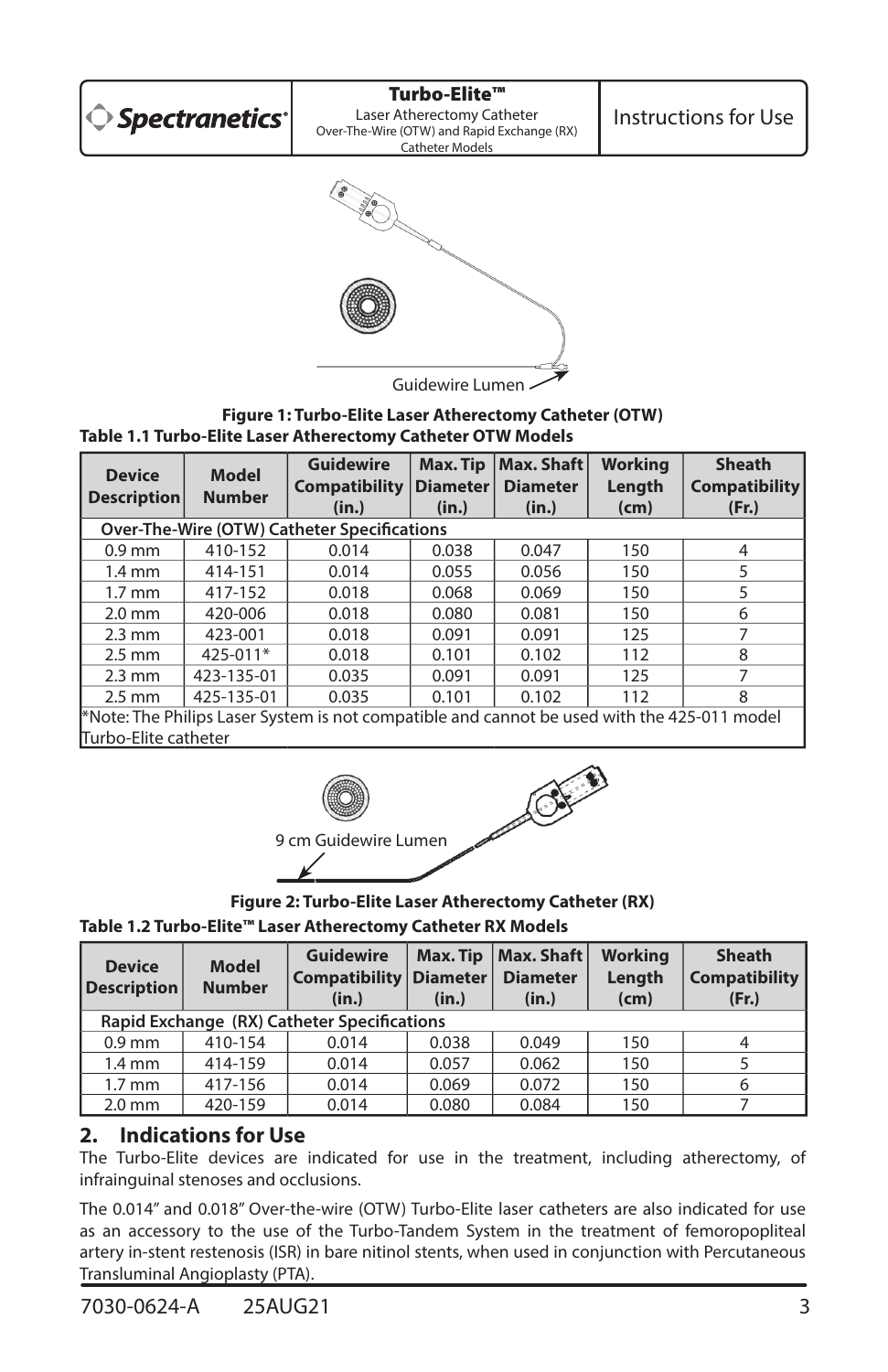

Laser Atherectomy Catheter Over-The-Wire (OTW) and Rapid Exchange (RX) Catheter Models

## **3. Contraindications**

No known contraindications.

### **4. Warnings**

**Federal (USA) law restricts this device to sale by or on the order of a physician with appropriate training.**

Spectranetics' Turbo-Elite Laser Atherectomy Catheters software requirements:

| <b>Laser System</b>                    | <b>Software</b>         | <b>Catheter Maximum Rep Rate</b> |
|----------------------------------------|-------------------------|----------------------------------|
| I CVX-300 <sup>®</sup> Excimer Laser I | V3.8XX                  | 80 Hz                            |
| System                                 | V3.7XX                  | 40 Hz                            |
| Philips Laser System                   | V1.0 (b5.0.3 and above) | 80 Hz                            |

When the laser catheter is in the body, it should be manipulated only while it is under fluoroscopic observation with radiographic equipment that provides high quality images.

This device is designated for use solely as a component of the Spectranetics CVX-300® Excimer Laser System or the Philips Laser System.

Adequate instructions for the safe installation of the Spectranetics CVX-300® Excimer Laser System and the Philips Laser System are provided in servicing information provided by Spectranetics and should be followed.

1.4-2.0 Rapid Exchange (RX) Turbo-Elite Laser Atherectomy Catheter can become damaged if used within a stent or in the presence of contrast. For treatment of ISR, the 0.014" or 0.018" OTW Turbo-Elite laser catheters should be used. Prior to atherectomy with any Turbo Elite laser catheter, flush all residual contrast media from the introducer sheath or guide catheter and in-line connectors. Saline must be infused throughout the entire atherectomy procedure.

For the treatment of In-stent Restenosis (ISR), clinical data is not available on the following patient population and alternative therapies should be considered for patients exhibiting the following angiographic criteria:

1. Ipsilateral and/or contralateral iliac (or common fermoral) artery stenosis ≥ 50% diameter stenosis that is not successfully treated prior to index procedure (e.g. where a perforation occurred requiring a covered stent) or with final residual stenosis ≥ 30% documented by angiography.

2. Identification of any native vessel lesion (excludes in-stent restenosis) proximal to the target stent in the femoropopliteal segment >50% that is not successfully treated prior to index procedure (e.g. complication requiring additional treatment) or with final residual stenosis ≥ 30% documented by angiography. The lesion length must be treatable with a single stent (if required). The lesion must not be contiguous with the target lesion; at least 2 cm of normal appearing vessel between the lesion and target lesion/ target stent or between deployed stent (if required) and the target lesion/ target.

3. Planned or predicted cardiovascular surgical or interventional procedures prior to completion of the 30-day follow-up (including, but not limited to aortic, renal, cardiac, carotid, contralateral femoropopliteal, and contralateral below the knee).

4. Identification of any lesion distal to the stent >50% that will require preplanned or predicted treatment during the index procedure or within 30 days of the index procedure.

5. Grade 4 or 5 stent fracture affecting target stent or proximal to the target stent, or where evidence of stent protrusion into the lumen is noted on angiography in two orthogonal views. Stent integrity may be characterized according to the following scale: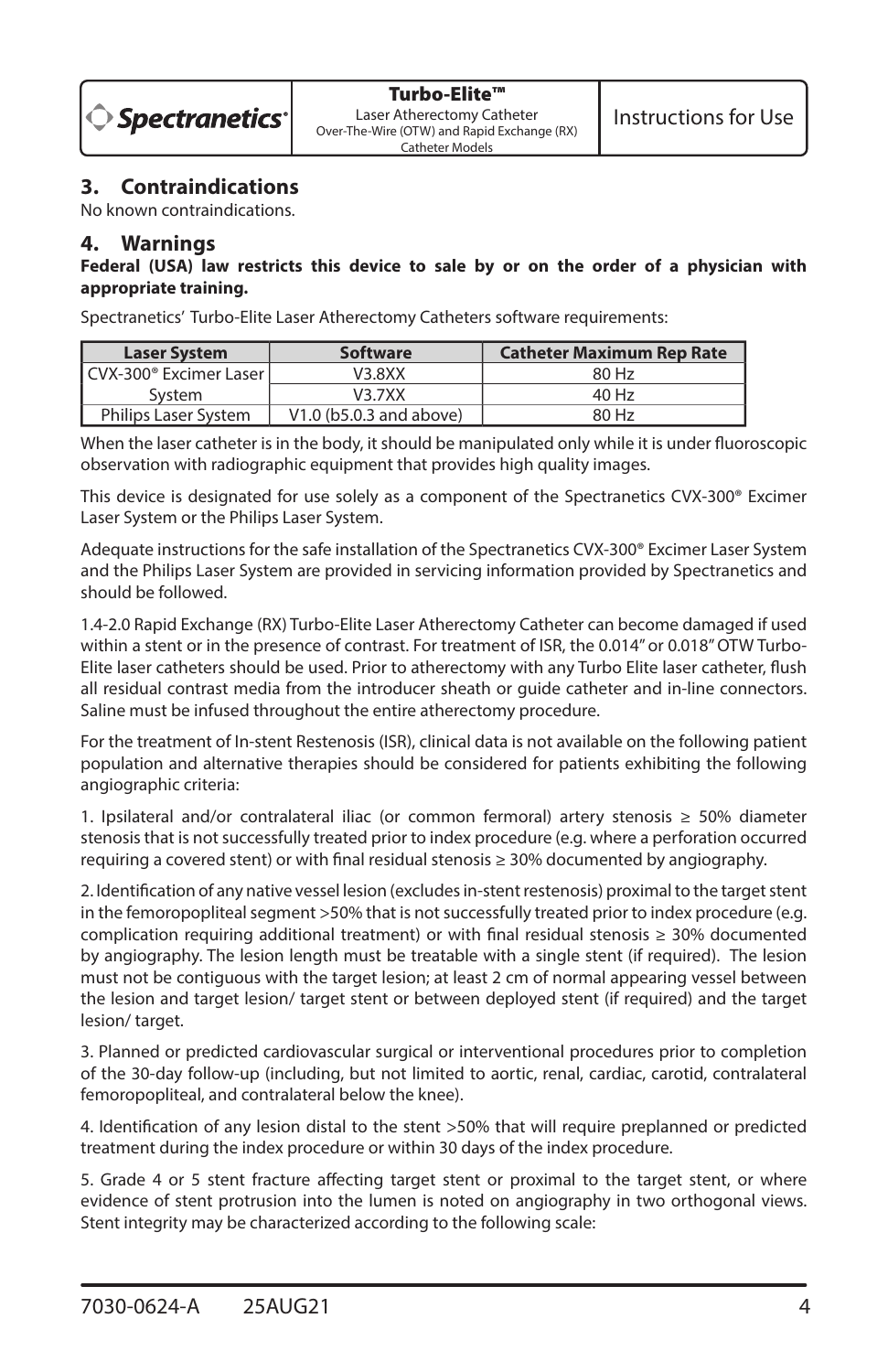#### **Table 4.1: Stent Integrity Categories**

| Grade | <b>Description</b>                                           |
|-------|--------------------------------------------------------------|
|       | No strut fracture                                            |
|       | Single tine fracture                                         |
|       | Multiple tine fracture                                       |
|       | Stent fracture(s) with preserved alignment of the components |
| 1V    | Stent fracture(s) with mal-alignment of the components       |
|       | Stent fracture(s) in a trans-axial spiral configuration      |

## **5. Precautions**

This catheter has been sterilized using Ethylene Oxide and is supplied **STERILE**. The device is designated and intended for **SINGLE USE ONLY** and must not be resterilized and/or reused.

DO NOT resterilize or reuse this device, as these actions can compromise device performance or increase the risk of cross-contamination due to inappropriate reprocessing. Reuse of this single use device could lead to serious patient injury or death and voids manufacturer warranties.

Store in a cool, dry place. Protect from direct sunlight and high temperatures (greater than 60°C or 140°F).

The sterility of the product is guaranteed only if the package is unopened and undamaged. Prior to use, visually inspect the sterile package to ensure that the seals have not been broken. Do not use the catheter if the integrity of the package has been compromised. Do not use catheter product if its "Use Before Date," found on package labeling, has passed.

Before use, examine carefully all of the equipment to be used in the procedure for defects. Do not use any equipment if it is damaged.

After use, dispose of all equipment in accordance with applicable specific requirements relating to hospital waste, and potentially biohazardous materials.

Read the Operator's Manual thoroughly before operating the laser system. Pay particular attention to the Warnings and Responsibility section of the manual which explains Notes, Cautions, and Warnings to be followed to ensure safe operation of the laser system.

During the procedure, appropriate anticoagulant and vasodilator therapy should be provided to the patient per the institution's protocol.

Saline must be infused throughout the entire lasing process.

## **6. Adverse Events**

Use of the Spectranetics Turbo-Elite in conjunction with the CVX-300® Excimer Laser or the Philips Laser System may contribute to the following complications:

| <b>Procedural Complications</b> | <b>Serious Adverse Events</b> | <b>In-Hospital Complications</b> |
|---------------------------------|-------------------------------|----------------------------------|
| Spasm                           | Death                         | Re-occlusion                     |
| Major dissection                | Reintervention                | • Pseudoaneurysm                 |
| Thrombus                        | ALI<br>$\bullet$              | • Renal failure                  |
| Distal embolization             | • Major amputation            | Bleeding                         |
| Perforation                     | Bypass surgery                |                                  |
| Other                           | • Hematoma with surgery       |                                  |

#### **Events Observed during Clinical Studies (see Section 7)**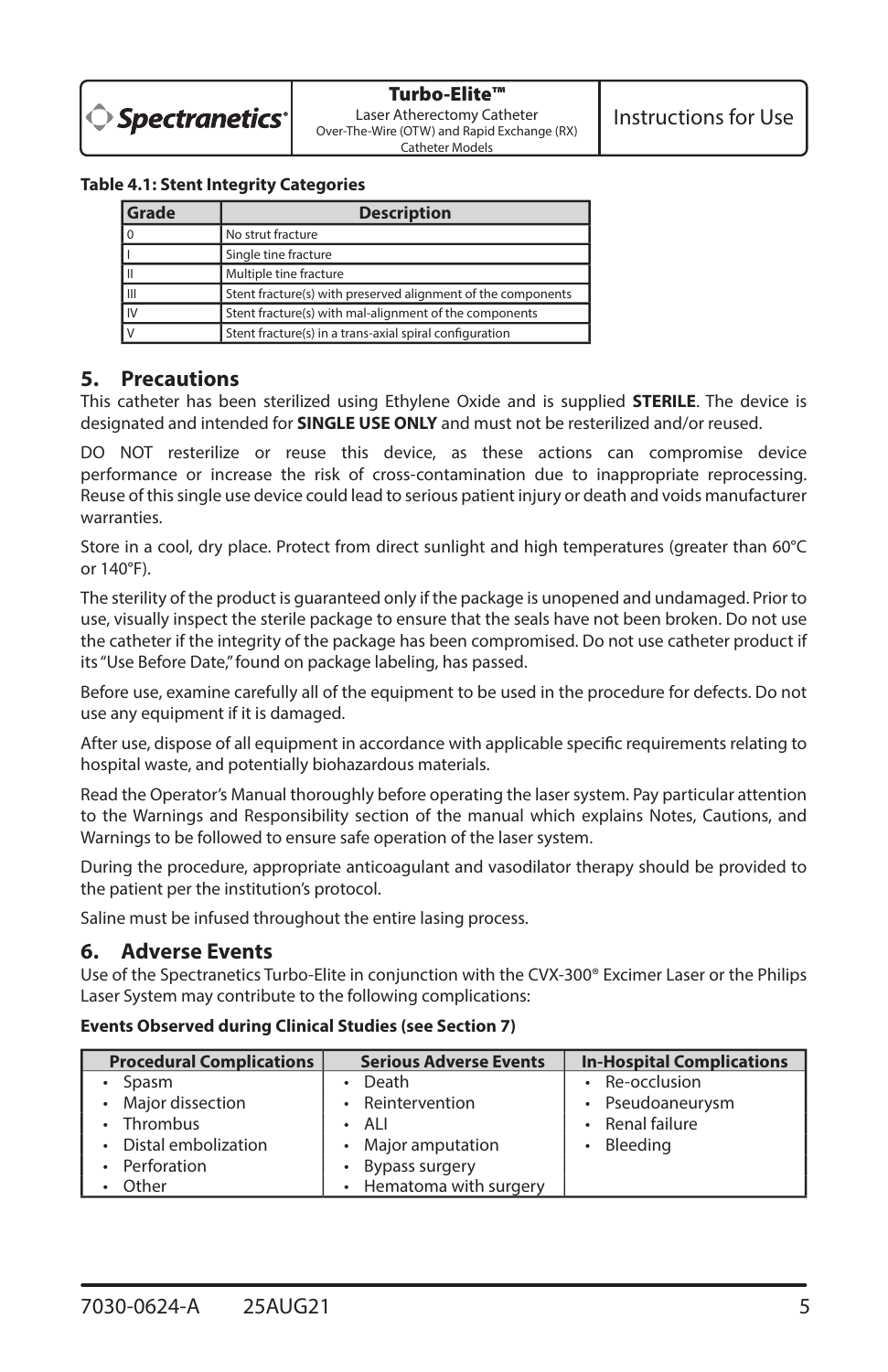

Turbo-Elite™ Laser Atherectomy Catheter

Over-The-Wire (OTW) and Rapid Exchange (RX) Catheter Models

#### **Potential Adverse Events NOT Observed during Clinical Studies (see Section 7)**

- Nerve injury  **Stroke**
- 
- Endarterectomy  **Arrhythmia**
- 
- AV fistula formation **•** Myocardial infarction
	-

• Infection

No long-term adverse effects on the arterial vessel wall, due to peripheral excimer laser recanalization, are known at this time.

## **7. Clinical Studies**

The devices in these studies were used with the CVX-300® Excimer Laser System. The Philips Laser System provides the same output and operates at the same parameters as the CVX-300<sup>®</sup> Excimer Laser System; therefore, no new clinical data has been collected for the Turbo-Elite Laser Atherectomy Catheter with the Philips Laser System.

#### **7.1 ABLATE Study**

**Purpose:** This trial evaluated the safety and effectiveness of the Turbo-Elite in atherectomy treatment for infrainguinal arteries with appropriate catheter to vessel sizing. Turbo-Elite was used to treat de novo and restenotic lesions in the superficial femoral artery, popliteal and infrapopliteal arteries. Physicians could also use adjunctive therapies, as necessary, as part of the patient treatments.

**Methods:** This trial is a non-randomized study evaluating the safety and effectiveness of Excimer Laser Atherectomy (ELA) using the Turbo-Elite. The primary safety endpoint was percent freedom from MAE through 30 day follow-up. An MAE is defined as all cause death, major amputation in the target limb, or target lesion revascularization. The primary effectiveness endpoint is defined as a mean reduction in percent stenosis at the time of the procedure by Angiographic Core Lab assessment.

**Description of Patients:** This prospective, multicenter, trial enrolled 44 patients at 10 investigative sites. Baseline patient characteristics, including demographics, medical history, and risk factors, were comparable between site assessment and core lab assessment. Patients were predominantly male (53.5%), white (95.3%) and elderly (age: 69.3  $\pm$  10.7yr). The most common comorbidities/risk factors were hyperlipidemia (93.0%), hypertension (90.7%), smoking history (81.4%), and history of coronary artery disease (CAD) (60.5%). By core lab assessment, mean lesion length was 94.7  $\pm$ 73.0mm, reference vessel diameter was 4.7  $\pm$  1.2mm, and % diameter stenosis (%DS) was 80.0  $\pm$ 16.5%.

#### **Results:**

The primary safety endpoint of this study was met. The primary safety hypothesis was that the 30 day freedom from Major Adverse Event (MAE) rate would be greater than 80%, which included all-cause death, major amputation in the target limb, or target lesion revascularization (TLR). The 30-day freedom from MAE rate was 97.4%.

The primary effectiveness endpoint of this study was met. The primary effectiveness endpoint was a mean reduction in percent diameter stenosis (%DS) at the time of the procedure by Angiographic Core Lab assessment (average difference between baseline %DS and post Turbo-Elite %DS). The primary effectiveness analysis of the average mean reduction in stenosis post Turbo-Elite was  $45.0\% \pm 2.4\%$ .

| <b>Screening Clinical</b><br><b>Assessment CRF</b> | Mean $\pm$ SD (N) (Min, Median, Max) or n/N (%) |
|----------------------------------------------------|-------------------------------------------------|
| Gender (% male)                                    | 23/43 (53.5%)                                   |
| Age at Screening (years)                           | (69.3 +/- 10.7 (43) (53.0,67.0,93.0)            |

## **Table 7.1.1 Baseline Patient Characteristics**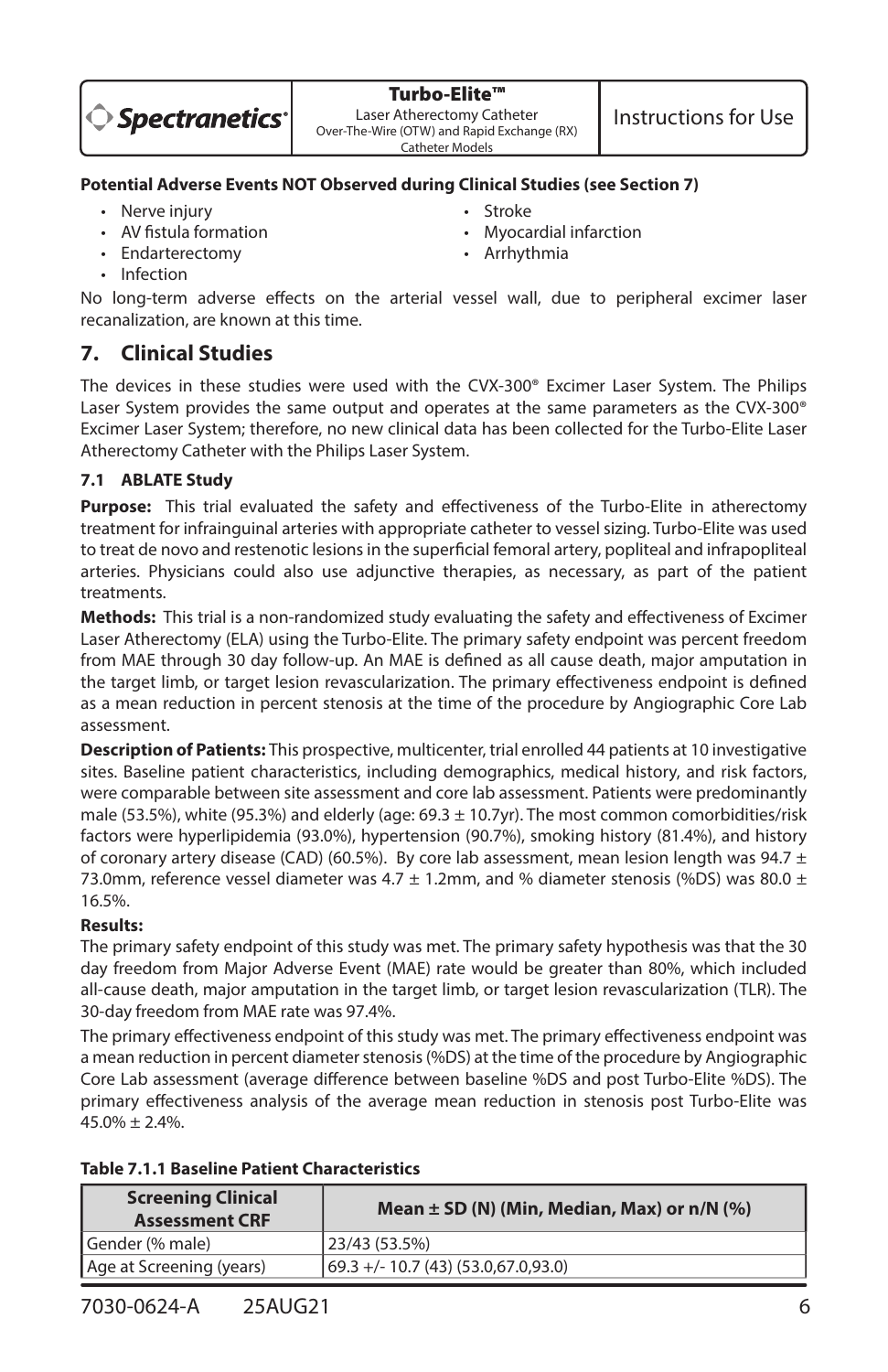Laser Atherectomy Catheter Over-The-Wire (OTW) and Rapid Exchange (RX) Catheter Models

| <b>Screening Clinical</b><br><b>Assessment CRF</b> | Mean $\pm$ SD (N) (Min, Median, Max) or n/N (%) |
|----------------------------------------------------|-------------------------------------------------|
| Weight (kg)                                        | $82.8 + (-20.6(43)(45.5,81.8,140.0))$           |
| Height (cm)                                        | 168.0 +/- 9.1 (43) (147.3,167.6,188.0           |
| History of Hypertension                            | 39/43 (90.7%)                                   |
| History of Hyperlipidemia                          | 40/43 (93.0%)                                   |
| <b>History of Diabetes Mellitus</b>                | 21/43 (48.8%)                                   |
| -- Insulin Dependent                               | 10/21 (47.6%)                                   |
| <b>History of CAD</b>                              | 26/43 (60.5%)                                   |
| History of CVA                                     | 2/43(4.7%)                                      |
| <b>Smoking Status:</b>                             |                                                 |
| -- Never                                           | 8/43 (18.6%)                                    |
| -- Current                                         | 9/43 (20.9%)                                    |
| -- Stopped                                         | 26/43 (60.5%)                                   |

## **Table 7.1.2 Target Lesion Characteristics: Angiographic Core Lab Assessment (per lesion)**

| <b>Procedural Angiographic</b>       | Mean $\pm$ SD (N) (Min, Median, Max) or n/N |
|--------------------------------------|---------------------------------------------|
| <b>Core Lab CRF</b>                  | (%)                                         |
| <b>Number of Lesions per Patient</b> | # (%) of Patients                           |
| $-0$ *                               | $1/43$ (2.3%)                               |
| $-1$                                 | 33/43 (76.7%)                               |
| $-2$                                 | 8/43 (18.6%)                                |
| $-3$                                 | $1/43$ (2.3%)                               |
| <b>BASELINE LESION MORPHOLOGY</b>    |                                             |
| Stenosis Length (mm)                 | $94.7 \pm 73.0$ (45) (9, 76.1, 270)         |
| Diameter Stenosis (%)                | $80.0 \pm 16.5$ (52) (50, 78.3, 100)        |
| <b>MLD</b>                           | $0.9 \pm 0.8$ (52) (0, 0.8, 3)              |
| Reference vessel diameter (mm)       | $4.7 \pm 1.2$ (52) (1.6, 5.0, 6.6)          |
| Lesion Location Within Limb:         |                                             |
| -- Isolated SFA                      | 32/52 (61.5%)                               |
| -- Isolated Popliteal                | 5/52 (9.6%)                                 |
| -- SFA - Popliteal                   | 2/52(3.8%)                                  |
| $-$ BTK                              | 12/52 (23.1%)                               |
| $-$ ATK $&$ BTK                      | 1/52 (1.9%)                                 |
| <b>Distal Runoff:</b>                |                                             |
| -- Absent                            | 2/52(3.8%)                                  |
| -- 1 Vessel                          | 17/52 (32.7%)                               |
| -- 2 or more Vessels                 | 27/52 (51.9%)                               |
| $-N/A$                               | 6/52 (11.5%)                                |
| <b>MORPHOLOGY</b>                    |                                             |
| Type of Lesion:                      |                                             |
| -- Stenosis                          | 35/52 (67.3%)                               |
| -- Occlusion                         | 17/52 (32.7%)                               |
| Thrombus Present:                    |                                             |
| -- Absent                            | 52/52 (100.0%)                              |
| <b>Eccentric Lesion:</b>             |                                             |
| -- Concentric                        | 51/52 (98.1%)                               |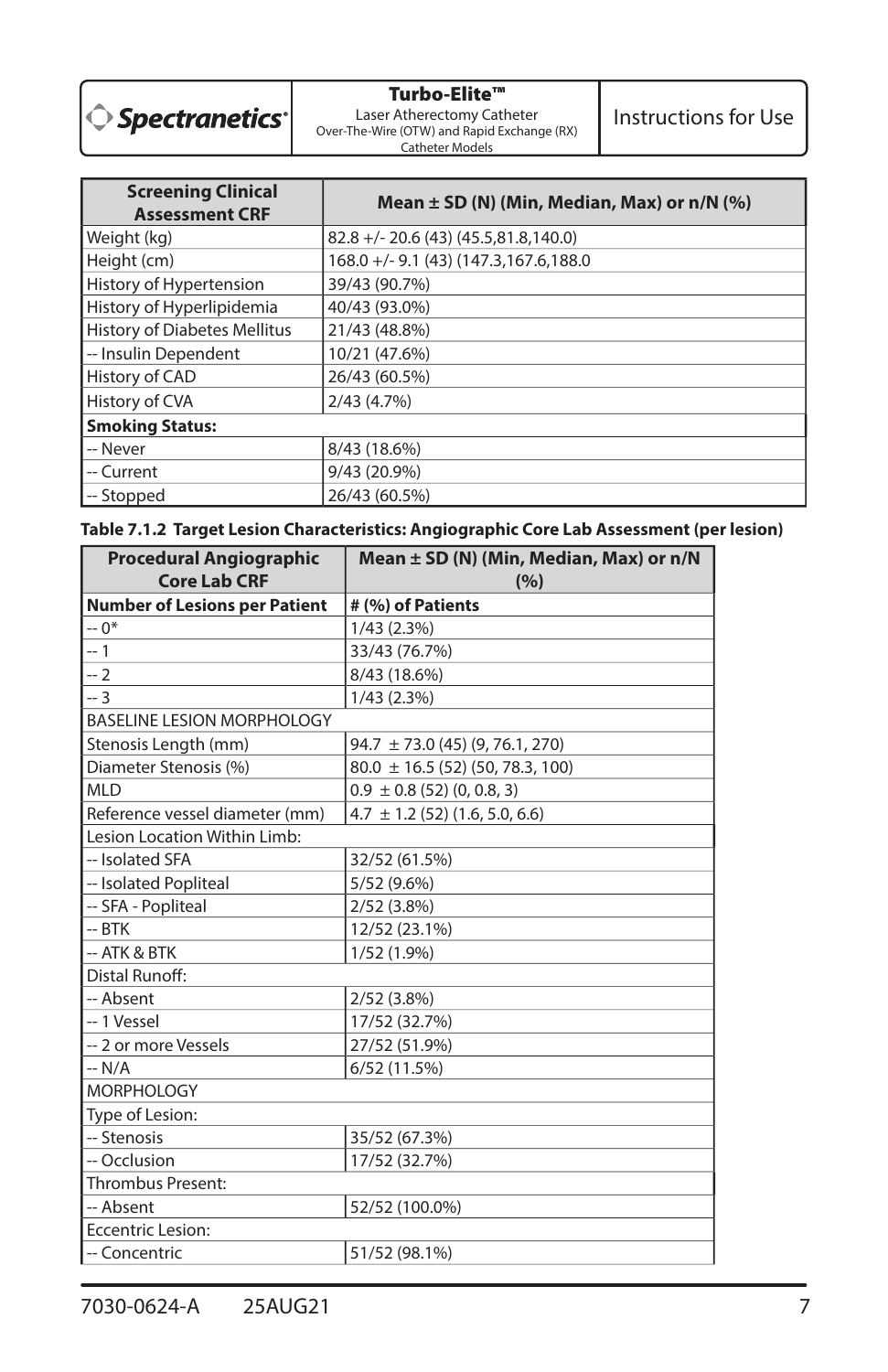|                               | Turbo-Elite™                                                              |                        |
|-------------------------------|---------------------------------------------------------------------------|------------------------|
| $ \bigcirc$ Spectranetics $ $ | Laser Atherectomy Catheter<br>Over-The-Wire (OTW) and Rapid Exchange (RX) | L Instructions for Use |
|                               | Catheter Models                                                           |                        |

| <b>Procedural Angiographic</b><br><b>Core Lab CRF</b> | Mean $\pm$ SD (N) (Min, Median, Max) or n/N<br>(%) |
|-------------------------------------------------------|----------------------------------------------------|
| l -- Eccentric                                        | $1/52(1.9\%)$                                      |
| Aneurysm Present:                                     |                                                    |
| l-- Absent                                            | 52/52 (100.0%)                                     |
| Ulcerated Plaque Present:                             |                                                    |
| l-- Absent                                            | 51/52 (98.1%)                                      |
| I -- Present                                          | $1/52(1.9\%)$                                      |
| Calcification category:                               |                                                    |
| l -- None/Mild                                        | 36/51 (70.6%)                                      |
| l -- Moderate                                         | 11/51 (21.6%)                                      |
| l -- Severe                                           | 4/51 (7.8%)                                        |

#### **Table 7.1.3 Primary Safety Endpoint**

|                    | $n/N$ (%) N=43 |  |
|--------------------|----------------|--|
| l Freedom from MAE | 38/39 (97.4%)  |  |

#### **Table 7.1.4 Primary Effectiveness Endpoint – Mean Percentage Reduction in Percent Diameter Stenosis post Turbo-Elite**

|                  | Mean $\pm$ SE   |
|------------------|-----------------|
| Reduction in %DS | 45.0%<br>± 2.4% |

#### **7.2 EXCiTE In-Stent Restenosis (ISR) Study**

**Purpose:** This trial evaluated the safety and effectiveness of Excimer Laser Atherectomy (ELA) using the Spectranetics Turbo-Elite Laser Ablation Catheter to create a pilot channel for lesion treatment using the Spectranetics Turbo-Tandem Laser Guide Catheter with Laser Atherectomy Catheter with adjunctive percutaneous transluminal angioplasty (PTA) in comparison with PTA alone in the treatment of femoropopliteal bare nitinol in-stent restenosis in vessels ≥5mm.

**Methods:** This trial was a prospective randomized controlled trial performed respectively in a 2:1 randomization scheme, The primary effectiveness measure was patency, defined as achievement of Procedural Success in the Index Procedure and Freedom from Clinically Driven TLR through 6 months follow-up. The primary safety endpoint was defined as Freedom from Major Adverse Events (MAE) at 30 days. MAE are defined all-cause death, major amputation in the target limb, or target lesion revascularization (TLR) (surgical or interventional) from procedure to 30 days (±7 days). Patients were treated using the Turbo-Tandem Laser Catheter and, if a 2mm pilot channel did not exist prior to treatment, a Turbo-Elite laser catheter was used to create a pilot channel as an accessory to Turbo-Tandem.

**Description of Patients:** Two hundred and fifty (250) patients were prospectively enrolled at a total of 40 US centers. Comparing ELA+PTA to PTA, patients were predominantly male (63% vs. 62%), and elderly (age: 69±10 vs. 68±10 yr). The most common comorbidities/risk factors were hypertension (96% vs. 94%), hyperlipidemia (96% vs. 95%), and smoking history (85% vs. 91%). Baseline lesion characteristics assessed by the sites were generally comparable between groups. Mean lesion length was 17±12 vs. 16±11 cm, reference vessel diameter was 5.6±0.5 vs. 5.6±0.6 mm, and stenosis diameter was 88±13 vs. 88±14%.

#### **Results:**

The primary safety endpoint of this study was met. The primary safety hypothesis was that the rate of major adverse events (MAE) through 30 days with ELA+PTA, which included all-cause death, major amputation in the target limb, or target lesion revascularization (TLR), would be non-inferior to PTA. The 30-day MAE rates were 5.8% for ELA+PTA and 20.5% for PTA. The probability that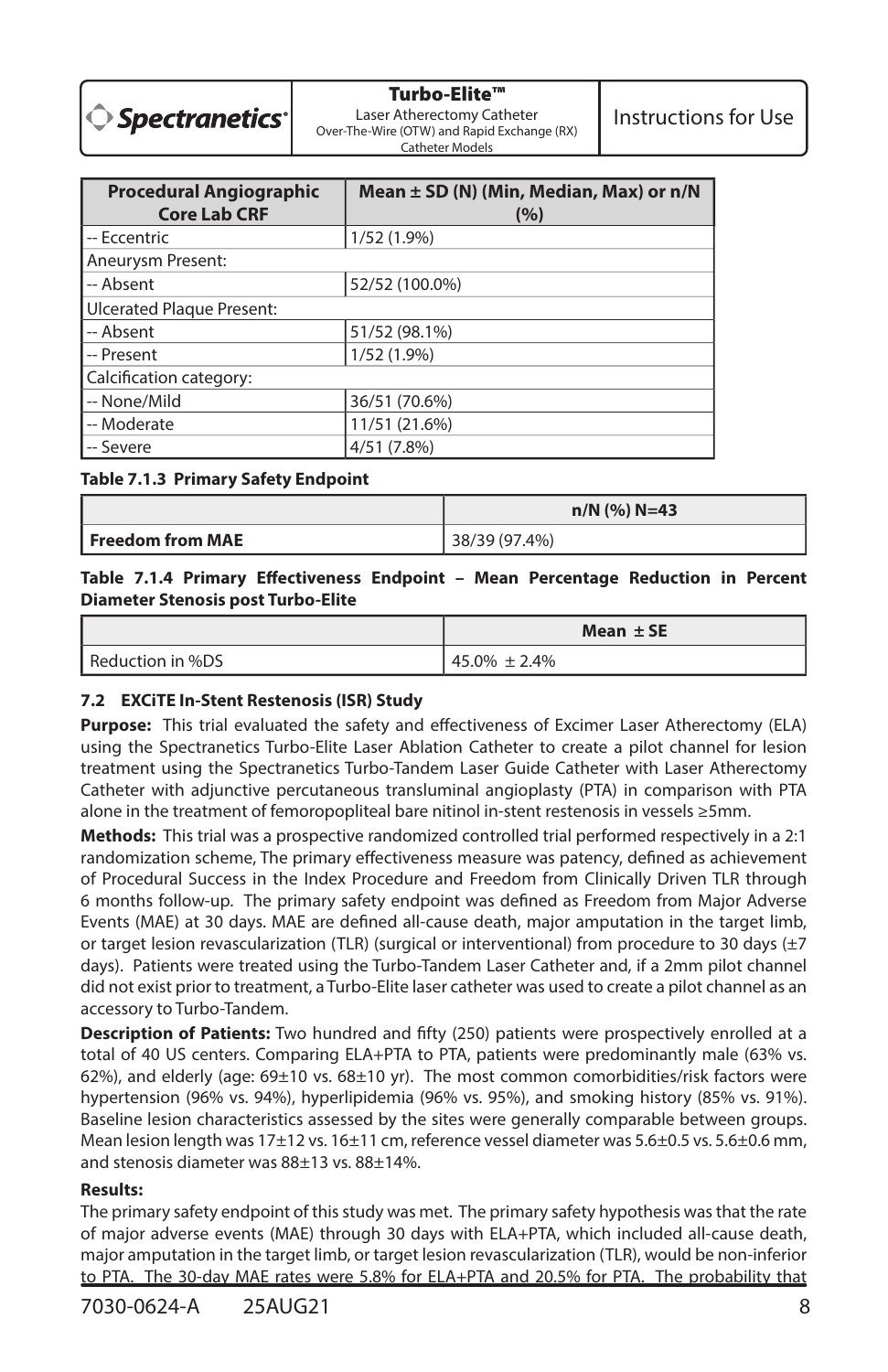|                                   | Turbo-Elite™                                                                                 |                      |
|-----------------------------------|----------------------------------------------------------------------------------------------|----------------------|
| $\bigcirc$ Spectranetics $\big\ $ | Laser Atherectomy Catheter<br>Over-The-Wire (OTW) and Rapid Exchange (RX)<br>Catheter Models | Instructions for Use |

ELA+PTA was non-inferior to PTA was >0.9999, which was greater than the 0.9975 required for early success. Additionally, the probability that ELA+PTA was superior to PTA was 0.9999, which was also greater than the 0.9975 required for early success.

The primary effectiveness endpoint of this study was also met. The primary effectiveness hypothesis was that freedom from TLR through 6 months with ELA+PTA would be superior to PTA. Freedom from TLR through 6 months was 73.5% for ELA+PTA and 51.8% for PTA. The probability that ELA+PTA was superior to PTA was 0.9994, which was greater than the 0.9975 required for early success.

|  | Table 7.2.1 Baseline Patient Characteristics |  |
|--|----------------------------------------------|--|
|  |                                              |  |

|                                                    | Mean $\pm$ SD (N) (Min, Median, Max) or n/N (%)   |                                                 |  |
|----------------------------------------------------|---------------------------------------------------|-------------------------------------------------|--|
| <b>Screening Clinical</b><br><b>Assessment CRF</b> | <b>Excimer Laser Atherectomy</b><br>$+$ PTA       | <b>PTA Alone</b>                                |  |
| <b>Patients</b>                                    | 169                                               | 81                                              |  |
| Gender (% male)                                    | 106/169 (62.7%)                                   | 50/81 (61.7 %)                                  |  |
| Age at Screening (years)                           | 68.5±9.8 (n=169)                                  | $67.8 \pm 10.3$ (n=81)                          |  |
| Weight (kg)                                        | $82.2 \pm 18.9$ (n=168)                           | $80.4 \pm 16.4$ (n=80)                          |  |
| Height (cm)                                        | $170.0 \pm 10.4$ (n=168)                          | $168.7 \pm 9.7$ (n=80)                          |  |
| History of Hypertension                            | 161/168 (95.8%)                                   | 75/80 (93.8 %)                                  |  |
| History of Hyperlipidemia                          | 162/168 (96.4 %)                                  | 76/80 (95.0 %)                                  |  |
| <b>History of Diabetes Mellitus</b>                | 79/168 (47.0 %)                                   | 38/80 (47.5 %)                                  |  |
| -- Insulin Dependent                               | 34/79 (43.0 %)                                    | 17/38 (44.7 %)                                  |  |
| History of CAD                                     | 108/168 (64.3 %)                                  | 55/80 (68.8 %)                                  |  |
| History of CVA                                     | 18/168 (10.7 %)                                   | 5/80(6.3%)                                      |  |
| <b>Smoking Status:</b>                             |                                                   |                                                 |  |
| -- Never                                           | 25/167 (15.0 %)                                   | 7/80 (8.8 %)                                    |  |
| -- Current                                         | 50/167 (29.9 %)                                   | 36/80 (45.0 %)                                  |  |
| -- Stopped                                         | 92/167 (55.1 %)                                   | 37/80 (46.3 %)                                  |  |
| <b>Lesion Location: Within Limb:</b>               |                                                   |                                                 |  |
| -- Isolated SFA                                    | 137/169 (81.1 %)                                  | 72/81 (88.9 %)                                  |  |
| -- Isolated Popliteal                              | 3/169(1.8%)                                       | 4/81 (4.9 %)                                    |  |
| -- SFA-Popliteal                                   | 29/169 (17.2 %)                                   | 5/81(6.2%)                                      |  |
| % Diameter Stenosis                                | $87.6 \pm 12.6$ (n=168)<br>(50.0, 90.0, 100.0)    | $87.8 \pm 13.7$ (n=81)<br>(50.0, 90.0, 100.0)   |  |
| Total lesion Length (mm)                           | $173.4 \pm 117.8$ (n=169)<br>(30.0, 140.0, 550.0) | $163.6 \pm 106.7$ (n=81)<br>(5.0, 140.0, 430.0) |  |
| Reference Vessel Diameter<br>(mm)                  | $5.6 \pm 0.5$ (n=168)<br>(5.0, 6.0, 7.0)          | $5.6 \pm 0.6$ (n=80)<br>(5.0, 5.8, 7.0)         |  |
| Length of Extra Stent Lesion<br>(mm)               | $15.5 \pm 12.3$ (n=60)<br>(1.0, 10.0, 70.0)       | $20.1 \pm 14.6$ (n=26)<br>(2.5, 20.0, 64.0)     |  |
| Subjects without extra stent<br>lesion present     | 109/169 (64.5 %)                                  | 55/81 (67.9 %)                                  |  |
| <b>Stent Fracture Present:</b>                     |                                                   |                                                 |  |
| -- Grade 0                                         | 146/169 (86.4 %)                                  | 72/81 (88.9 %)                                  |  |
| -- Grade 1                                         | 11/169 (6.5 %)                                    | 5/81(6.2%)                                      |  |
| -- Grade 2                                         | $6/169(3.6\%)$                                    | $3/81$ (3.7 %)                                  |  |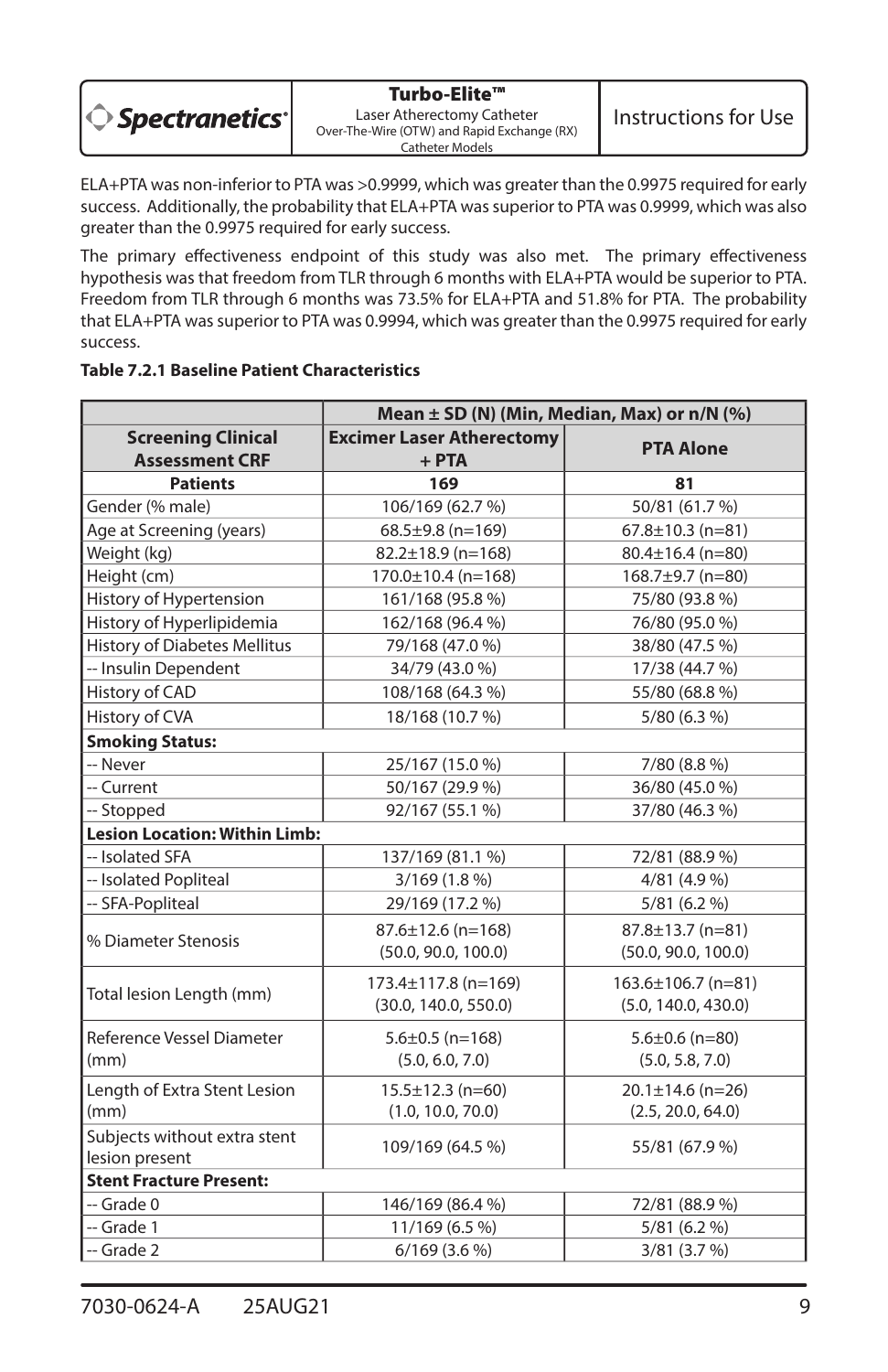| <b>◆ Spectranetics</b> |  |  |  |
|------------------------|--|--|--|
|                        |  |  |  |

Laser Atherectomy Catheter Over-The-Wire (OTW) and Rapid Exchange (RX) Catheter Models

|                                                    | Mean $\pm$ SD (N) (Min, Median, Max) or n/N (%) |                  |  |  |  |
|----------------------------------------------------|-------------------------------------------------|------------------|--|--|--|
| <b>Screening Clinical</b><br><b>Assessment CRF</b> | <b>Excimer Laser Atherectomy</b><br>$+$ PTA     | <b>PTA Alone</b> |  |  |  |
| -- Grade 3                                         | 6/169(3.6%)                                     | $1/81(1.2\%)$    |  |  |  |
| <b>Target Lesion Thrombus</b>                      | 11/169 (6.5 %)                                  | 4/81(4.9%        |  |  |  |
| <b>Target Lesion Aneurysm</b>                      | $0/169(0.0\%)$                                  | $0/81(0.0\%)$    |  |  |  |
| <b>Target lesion Calcification:</b>                |                                                 |                  |  |  |  |
| -- None                                            | 72/169 (42.6 %)                                 | 41/81 (50.6 %)   |  |  |  |
| -- Mild                                            | 62/169 (36.7 %)                                 | 26/81 (32.1 %)   |  |  |  |
| -- Moderate                                        | 25/169 (14.8 %)                                 | $7/81(8.6\%)$    |  |  |  |
| -- Severe                                          | 10/169 (5.9 %)                                  | 7/81(8.6%)       |  |  |  |
| <b>Anterior Tibial Stenosis:</b>                   |                                                 |                  |  |  |  |
| $- < = 50\%$ (Patent)                              | 102/168 (60.7 %)                                | 56/81 (69.1 %)   |  |  |  |
| -- >50% (Stenosed)                                 | 25/168 (14.9 %)                                 | 11/81 (13.6 %)   |  |  |  |
| -- Occluded                                        | 41/168 (24.4 %)                                 | 14/81 (17.3 %)   |  |  |  |
| <b>Posterior Tibial Stenosis:</b>                  |                                                 |                  |  |  |  |
| $- < = 50\%$ (Patent)                              | 100/168 (59.5 %)                                | 54/81 (66.7 %)   |  |  |  |
| -- >50% (Stenosed)                                 | 21/168 (12.5 %)                                 | 10/81 (12.3 %)   |  |  |  |
| -- Occluded                                        | 47/168 (28.0 %)                                 | 17/81 (21.0 %)   |  |  |  |
| <b>Peroneal Stenosis:</b>                          |                                                 |                  |  |  |  |
| $- < = 50\%$ (Patent)                              | 117/168 (69.6 %)                                | 62/81 (76.5 %)   |  |  |  |
| -- >50% (Stenosed)                                 | 21/168 (12.5 %)                                 | 8/81 (9.9 %)     |  |  |  |
| -- Occluded                                        | 30/168 (17.9 %)                                 | 11/81 (13.6 %)   |  |  |  |

#### **Table 7.2.2 Post PTA Procedural Outcomes**

|                                                           | Mean $\pm$ SD (N) (Min, Median, Max) or n/N (%) |                        |  |
|-----------------------------------------------------------|-------------------------------------------------|------------------------|--|
| <b>Procedural Angiographic Core Lab CRF</b>               | <b>Excimer Laser</b><br>Atherectomy + PTA       | <b>PTA Alone</b>       |  |
| Target Lesion Residual Stenosis post PTA<br>procedure (%) | $11.5 \pm 13.5$ (n=165)                         | $18.1 \pm 18.2$ (n=81) |  |
| Target Vessel Dissection post PTA:                        |                                                 |                        |  |
| -- Yes                                                    | 15/169 (8.9 %)                                  | 15/81 (18.5 %)         |  |
| -- No                                                     | 148/169 (87.6 %)                                | 66/81 (81.5 %)         |  |
| -- Not Assessed                                           | 6/169(3.6%)                                     | $0/81(0.0\%)$          |  |
| Dissection Grade Upon Visual Assessment<br>post PTA:      |                                                 |                        |  |
| -- A                                                      | 7/15 (46.7 %)                                   | $9/15(60.0\%)$         |  |
| -- B                                                      | 7/15 (46.7 %)                                   | $0/15(0.0\%)$          |  |
| $-c$                                                      | 1/15(6.7%)                                      | 4/15(26.7%)            |  |
| -- D                                                      | $0/15(0.0\%)$                                   | 1/15(6.7%)             |  |
| $-F$                                                      | $0/15(0.0\%)$                                   | 1/15(6.7%)             |  |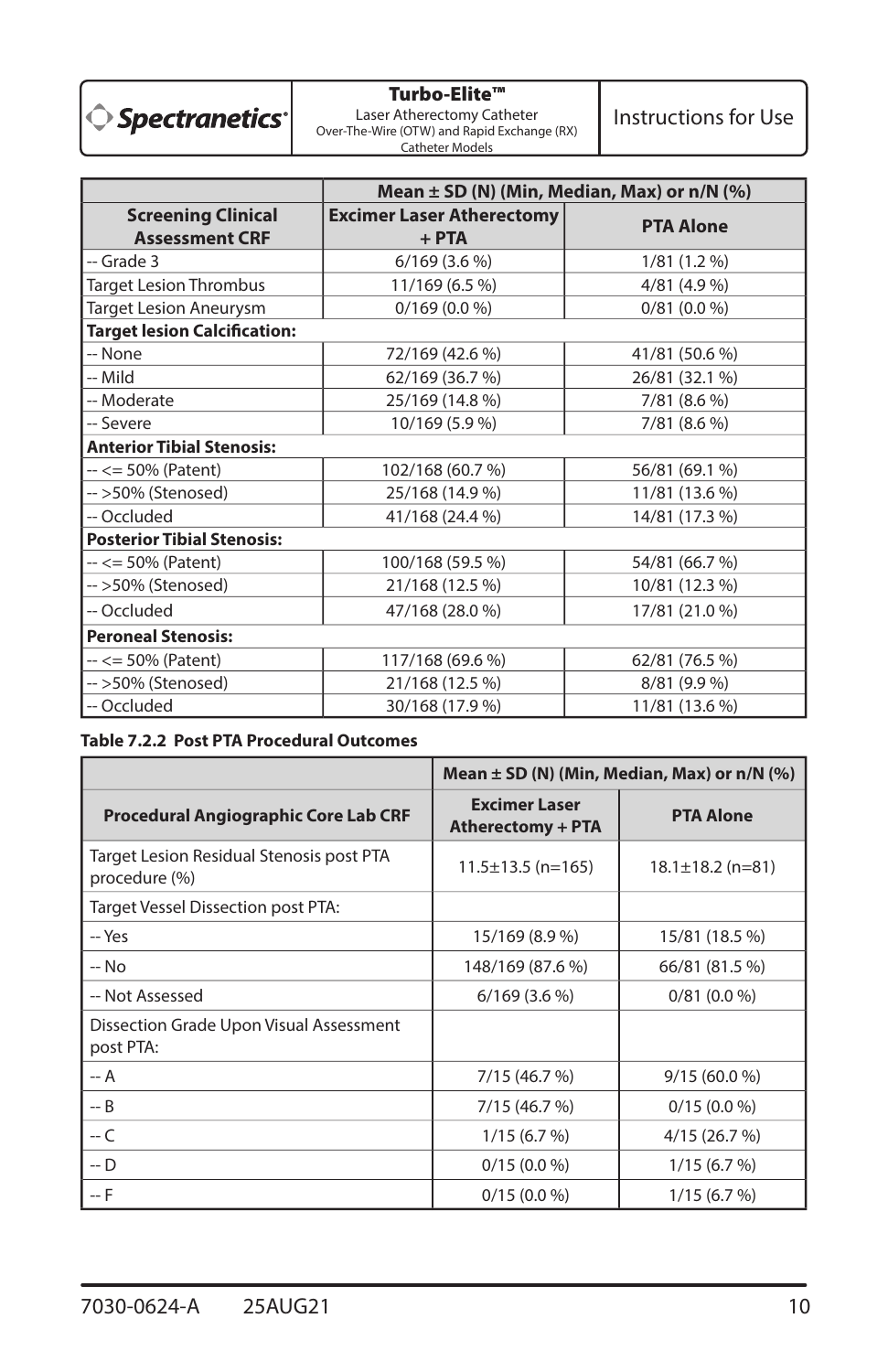|  | Table 7.2.3 Primary Safety Endpoint <sup>1</sup> |  |
|--|--------------------------------------------------|--|

**Spectranetics** 

| <b>Freedom from MAE</b> <sup>1</sup> | $ELA + PTA$     | <b>PTA Only</b> | $P-value2$ |
|--------------------------------------|-----------------|-----------------|------------|
| I Intent-To-Treat                    | 146/155 (94.2%) | 58/73 (79.5%)   | 0.0007     |
| Per Protocol                         | 123/130 (94.6%) | 50/61 (82.0%)   | 0.0053     |
| As Treated <sup>3</sup>              | 148/159 (93.1%) | 58/69 (84.1%)   | 0.0340     |

Catheter Models

1 Freedom from any MAE defined as TLR, death or amputation through 37 days post procedure

2 Chi-square

3 As treated consisted of four subjects randomized to PTA alone that received provisional laser treatment after PTA treatment failure. Two of these subjects also underwent bailout stenting. These four subjects were assigned to  $ELA + PTA$  for the purposes of this analysis.

| Freedom from $TLR^1$    | $ELA + ELA + PTA$ | <b>PTA Only</b> | $P-value2$ |
|-------------------------|-------------------|-----------------|------------|
| Hntent-To-Treat         | 86/117 (73.5%)    | 29/56 (51.8%)   | 0.0046     |
| Per Protocol            | 78/100 (78.0%)    | 21/45 (46.7%)   | 0.0002     |
| As Treated <sup>3</sup> | 88/121 (72.7%)    | 29/52 (55.8%)   | 0.0288     |

#### **Table 7.2.4 Primary Effectiveness Endpoint**

1 Freedom from TLR through 212 days post procedure

<sup>2</sup> Chi-square

<sup>3</sup> As treated consisted of four subjects randomized to PTA alone that received provisional laser treatment after PTA treatment failure. Two of these subjects also underwent bailout stenting. These four subjects were assigned to ELA + PTA for the purposes of this analysis.

#### **7.3 Other Studies**

#### **LACI Studies**

This data was based off previous versions of peripheral excimer laser atherectomy catheters. Data presented in this IFU are comprised of a subset of patients pooled from three sources of consecutively treated patients presenting with Critical Limb Ischemia (CLI), who were poor surgical candidates:

- LACI Phase 2 a subset of patients from a prospective IDE registry conducted in 2001-2002 at 14 sites in the US and Germany. The subset includes 26 limbs (in 25 patients) treated at 7 sites from the US and Germany in which the step-by-step laser recanalization technique was utilized. In 13 of these cases, step-by-step technique was utilized ab initio, that is, without first attempting to cross the occlusion with a guidewire.
- LACI Belgium a subset of a 51-patient prospective registry conducted at 6 sites in Belgium. The subset includes 9 limbs (in 9 patients) treated at 3 sites in Belgium in which the step-bystep laser recanalization technique was utilized.
- Louisiana case series a subset drawn from 62 cases included in an on-going data compilation by a single physician group in central Louisiana, the Cardiovascular Institute of the South (CIS). This subset of patients consists of 12 limbs (in 12 patients) in which the step-by-step laser recanalization technique was utilized.

| iable 7.3.1 Frocedure imormation      |            |
|---------------------------------------|------------|
| Locations of vascular lesions (n=205) |            |
| <b>SFA</b>                            | 138 (67%)  |
| Popliteal                             | $23(11\%)$ |
| Infrapopliteal                        | 42 (20%)   |

## **Table 7.3.1 Procedure Information**

1 Intent to Treat Analysis: The intent-to-treat patient (ITT) population included all randomized patients who underwent treatment with ELA-PTA or PTA.

Per Protocol Analysis: The per-protocol (PP) population (AT) included all patients who underwent treatment with ELA-PTA or PTA and had no inclusion / exclusion violations or device use that was not allowed (e.g. scoring balloon).

As Treated Analysis: The as treated (AT) analysis reflects the actual treatment received, regardless of randomization assignment.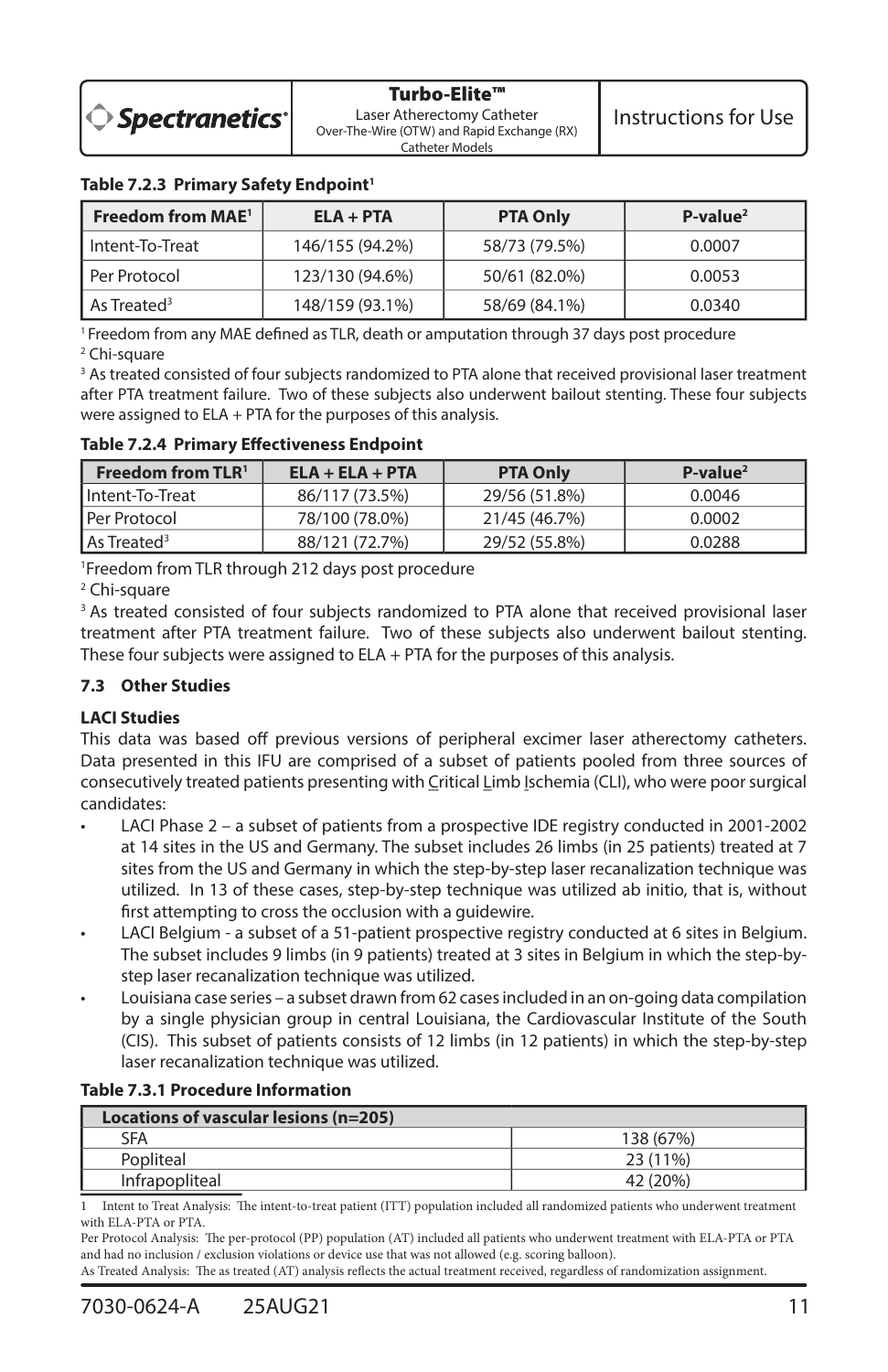| $\hat{\hspace{1ex}\mathbb{O}}$ Spectranetics |  |  |  |  |  |  |
|----------------------------------------------|--|--|--|--|--|--|
|----------------------------------------------|--|--|--|--|--|--|

Laser Atherectomy Catheter Over-The-Wire (OTW) and Rapid Exchange (RX) Catheter Models

| Angiographic Results (n=47 limbs)        |                     |
|------------------------------------------|---------------------|
| Lesions per limb                         | 4.4                 |
| Average lesion length                    | $73.4 \pm 7.3$ (mm) |
| Straightline flow to foot established    | 37 (79%)            |
| Stent implanted                          | 28 (60%)            |
| Crossing Success Overall*                | 37 (79%)            |
| Crossing success after guidewire attempt | 24/34 (71%)         |
| Crossing success ab initio cases         | 13/13 (100%)        |
| Procedure success**                      | 34 (72%)            |

NOTE: 47 limbs in 46 patients were treated. All percent calculations are based on 47 limbs.

\*Crossing Success data has been stratified for step-by-step cases after conventional guidewire attempts in 24 limbs, and ab initio in 13 limbs.

\*\*Procedure success: ≤50% final residual stenosis

#### **Table 7.3.2 Complications, n=47 limbs**

| <b>Procedural Complications</b>  |           |
|----------------------------------|-----------|
| Spasm                            | $1(2\%)$  |
| Major dissection                 | 4(9%)     |
| Thrombus                         | 1(2%)     |
| Distal embolization              | 3(6%)     |
| Perforation                      | 3(6%)     |
| Other                            | $5(11\%)$ |
| <b>In-Hospital Complications</b> |           |
| Reocclusion                      | $1(2\%)$  |
| Pseudoaneurysm                   | 1(2%)     |
| Renal failure                    | $1(2\%)$  |
| Bleeding                         | $1(2\%)$  |
| Infection                        | $0(0\%)$  |
| Other                            | $0(0\%)$  |

NOTE: 47 limbs in 46 patients were treated. All percent calculations are based on 47 limbs.

#### **Table 7.3.3 Cumulative Serious Adverse Events (SAEs) through 6-month follow-up, for n=47 limbs**

| Death                 | 3(6%)    |
|-----------------------|----------|
| MI or Stroke          | $0(0\%)$ |
| Reintervention        | 6(13%)   |
| ALI                   | $1(2\%)$ |
| Major amputation      | 2(4%)    |
| Bypass surgery        | 2(4%)    |
| Endarterectomy        | $0(0\%)$ |
| Hematoma with surgery | 2(4%)    |
| Total                 | 16 (34%) |

NOTE: 47 limbs in 46 patients were treated. All percent calculations are based on 47 limbs.  $MI = Myocardial Infarction. ALI = Acute Limb Ischemia.$ 

#### **Table 7.3.4 Outcomes by Intention-to-Treat Analysis, n=47**

| Crossing success  | 37 (79%) |
|-------------------|----------|
| Procedure success | 34 (72%) |
| Limb salvage      | 40 (85%) |
| Death, any cause  | 3(6%)    |
| Anv SAE           | 16 (34%) |

NOTE: 47 limbs in 46 patients were treated. All percent calculations are based on 47 limbs.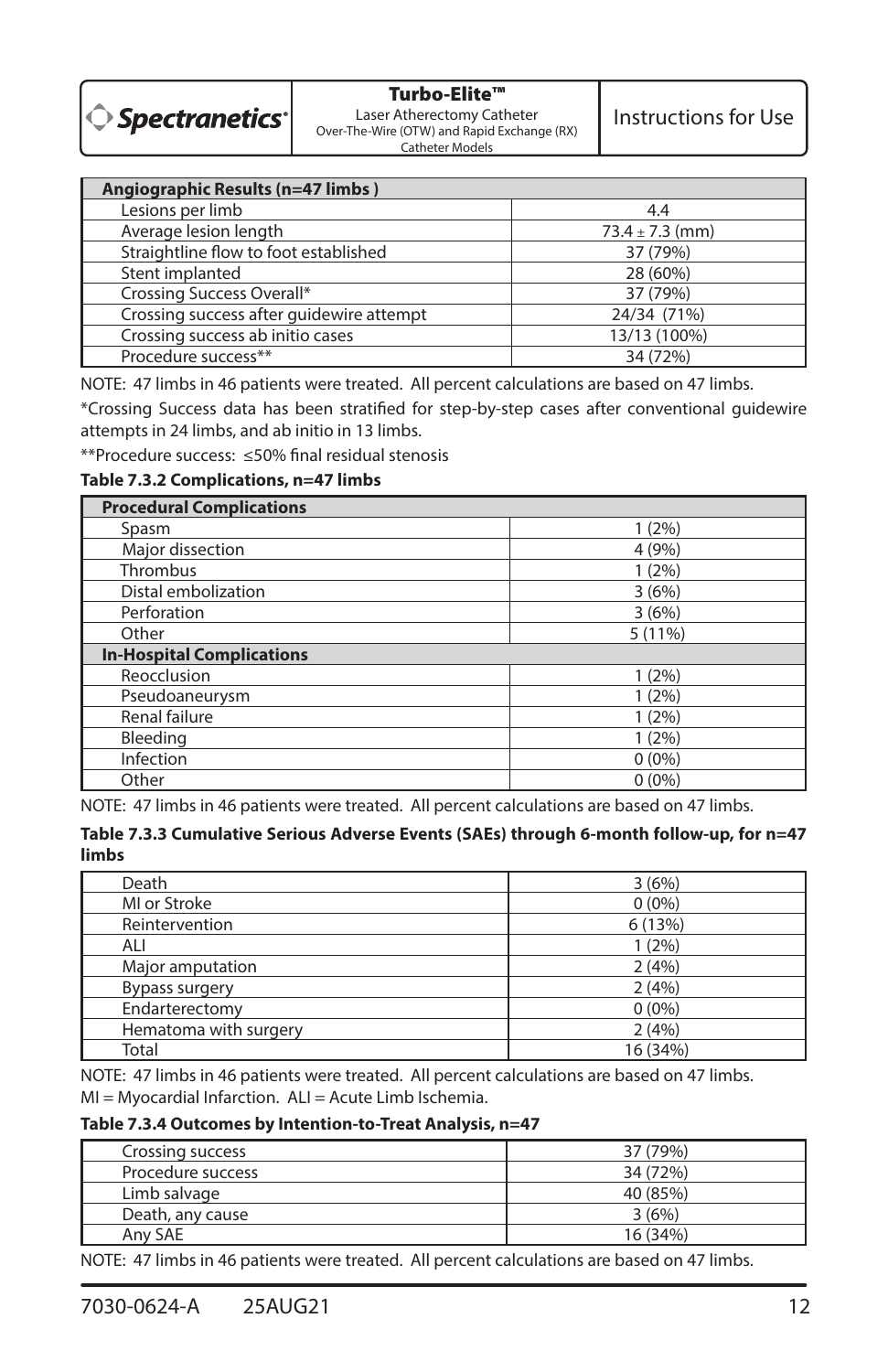

Laser Atherectomy Catheter Over-The-Wire (OTW) and Rapid Exchange (RX) Catheter Models

## **8. Individualization of Treatment**

The risks and benefits described above should be carefully considered for each patient before use of the Turbo-Elite Laser Atherectomy Catheter device.

Use of Turbo-Elite devices may be considered after initial conventional crossing attempts with guidewires are unsuccessful due to:

- A rounded or eccentric occlusion stump deflecting the guidewire to a subintimal passage.
- The quidewire repeatedly being deflected into a large collateral branch flush with the occlusion stump.
- Calcification obstructing completion of guidewire passage within the obstructed lumen.

Additionally, recanalization of native arteries may be considered in patients presenting with occluded bypass grafts.

Patient selection and clinical techniques should be conducted according to instructions provided in Section 2, "Indications for Use," and Section 9, "Operator's Manual."

## **9. Operator's Manual**

The devices described in this document can be operated within the following energy ranges on the CVX-300® Excimer Laser or the Philips Laser System:

| <b>Device Description</b> | <b>Model No.</b> | <b>Fluence</b> | <b>Repetition Rate</b> | <b>Laser On / Off Time</b> |
|---------------------------|------------------|----------------|------------------------|----------------------------|
| <b>OTW Catheters</b>      |                  |                |                        |                            |
| $0.9$ mm                  | 410-152          | 30-80          | $25 - 80*$             | Continuous On*             |
| $1.4 \text{ mm}$          | 414-151          | $30 - 60$      | $25 - 80*$             | Continuous On*             |
| $1.7 \text{ mm}$          | 417-152          | $30 - 60$      | $25 - 80*$             | Continuous On*             |
| $2.0$ mm                  | 420-006          | $30 - 60$      | $25 - 80*$             | Continuous On*             |
| $2.3 \text{ mm}$          | 423-001          | $30 - 60$      | $25 - 80*$             | Continuous On*             |
| $2.5 \text{ mm}$          | 425-011**        | $30 - 45$      | $25 - 80*$             | Continuous On*             |
| $2.3 \text{ mm}$          | 423-135-01       | $30 - 60$      | $25 - 80*$             | Continuous On*             |
| $2.5 \text{ mm}$          | 425-135-01       | $30 - 60$      | $25 - 80*$             | Continuous On*             |
| <b>RX Catheters</b>       |                  |                |                        |                            |
| $0.9$ mm                  | 410-154          | 30-80          | $25 - 80*$             | Continuous On*             |
| $1.4 \text{ mm}$          | 414-159          | $30 - 60$      | $25 - 80*$             | Continuous On*             |
| $1.7 \text{ mm}$          | 417-156          | $30 - 60$      | $25 - 80*$             | Continuous On*             |
| $2.0$ mm                  | 420-159          | $30 - 60$      | $25 - 80*$             | Continuous On*             |

#### **Table 9.1 Energy Parameters**

Recommended calibration settings: 45 Fluence, 25 Hz

\* 80 Hz maximum repetition rate is for CVX-300® software V3.8XX and Philips Laser System software version 1.0 (b5.0.3) and above. For CVX-300® software V3.7XX, the maximum repetition rate is 40 Hz.

\*\* Note: The Philips Laser System is not compatible and cannot be used with the 425-011 model Turbo-Elite catheter.

## **10. How Supplied**

#### **10.1 Sterilization**

For single use only. Do not re-sterilize and/or reuse.

The Spectranetics laser catheters are supplied sterile. Sterility is guaranteed only if the package is unopened and undamaged.

#### **10.2 Inspection Prior to Use**

Before use, visually inspect the sterile package to ensure that seals have not been broken. All equipment to be used for the procedure, including the catheter, should be examined carefully for defects. Examine the laser catheter for bends, kinks or other damage. Do not use if it is damaged.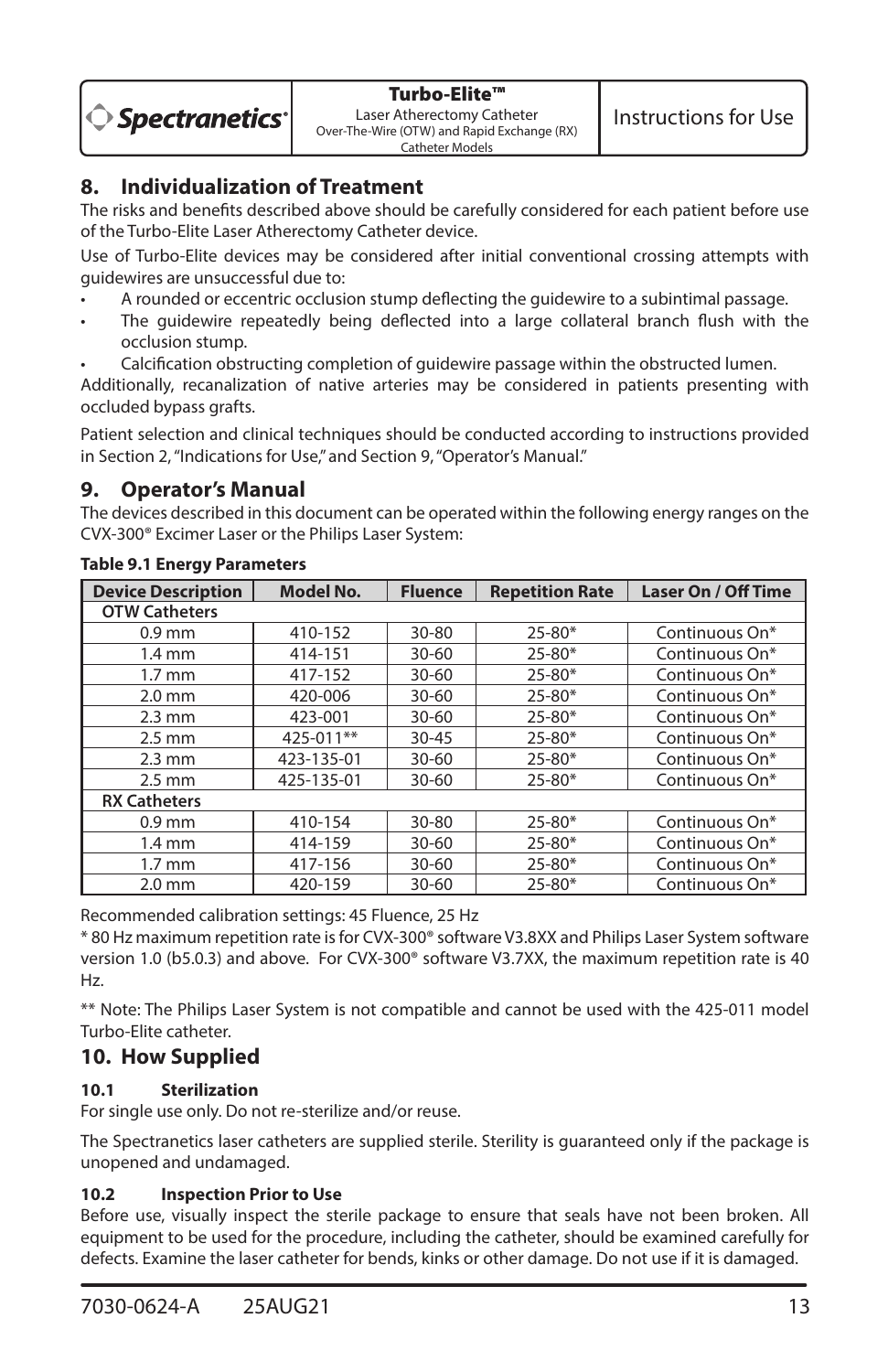

Catheter Models

## **11. Compatibility**

- The Spectranetics Laser Atherectomy Catheter is designed and intended to be used exclusively with the Spectranetics CVX-300® Excimer Laser or the Philips Laser System.
- Do not use in combination with any other laser system.
- Guidewire Compatibility
- See Catheter Specification Table in Section 1.

## **12. Directions for Use**

#### **Procedure Set-Up**

Some or all of the following additional materials, which are not included in the laser catheter package, may be required for the procedure (these are single use items only—do not resterilize or reuse):

- Introducer sheaths and/or femoral guiding catheter(s) in the appropriate size and configuration to select the peripheral artery and facilitate largest laser catheter to be used.
- Tuohy-Borst "y" adapter or hemostatic valve(s).
- Sterile normal saline.
- Standard contrast media.
	- 0.014", 0.018", and 0.035" guidewires.

The use of the laser system is restricted to physicians who are trained in peripheral vascular intervention and who meet the training requirements listed below. These requirements include, but are not limited to:

- 1. Training of laser safety and physics.
- 2. Review of patient films of lesions that meet the indications for use.
- 3. A review of cases demonstrating the Excimer Laser Ablation technique in occlusions that meet the indications for use.
- 4. A review of laser operation followed by a demonstration of the laser system.
- 5. Hands on training with the laser system and appropriate model.
- 6. A fully trained Spectranetics representative will be present to assist for a minimum of the first three cases.
- 7. Following the formal training session, Spectranetics will make available additional training if so requested by the physician, support personnel, the institution or Spectranetics.

Using sterile technique, open the sterile package. Remove the packaging wedges from the tray and gently lift the laser catheter from the tray while supporting the black laser connector, also known as the proximal end, proximal coupler, or proximal connector. Please note that the proximal end of the laser catheter connects only to the laser system, and is not meant to have any patient contact.

Connect the proximal end of the laser catheter to the laser system and position the laser catheter in the laser system extension pole or catheter retainer. Calibrate the laser catheter following the instructions provided in the CVX-300® Excimer Laser Operator's Manual or Philips Laser System Operator's Manual.

- 1. Use standard femoral puncture technique to insert a 4 Fr. to 9 Fr. (depending on the largest interventional device to be used during treatment) introducer sheath into the common femoral artery in antegrade or retrograde fashion for contralateral approaches. Heparinize intravenously using the protocol for heparinization.
- 2. Perform baseline angiography by injecting contrast medium through the introducer sheath or guiding catheter. Obtain images in multiple projections, delineating anatomical variations and morphology of the lesion(s) to be treated.
- 3. Introduce a 0.014", 0.018", or 0.035" guidewire to the peripheral occlusion via the introducer sheath or guiding catheter.
- 4. Size and choose the laser catheter appropriately: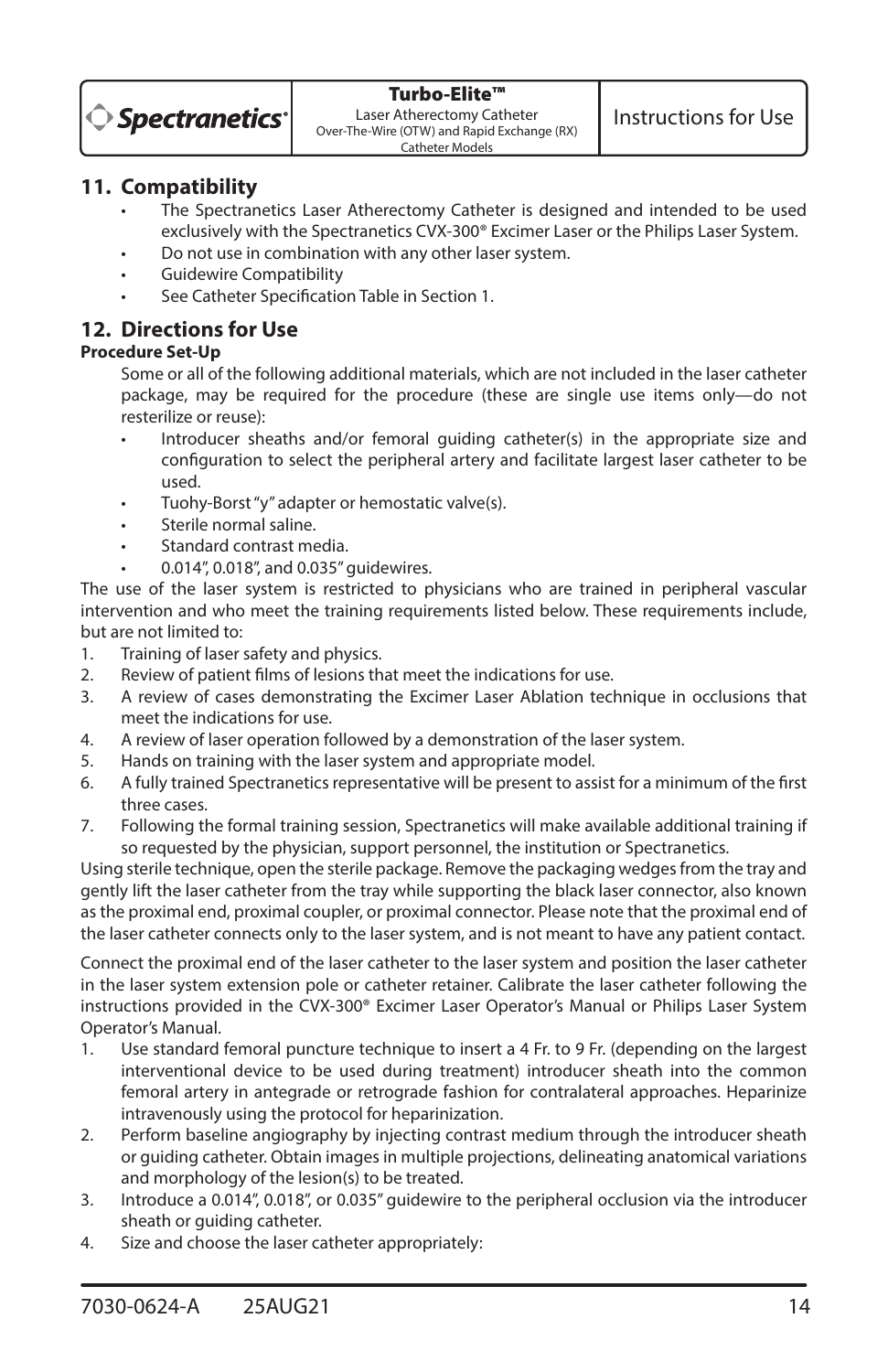| <b>◆Spectranetics</b> |  |
|-----------------------|--|
|-----------------------|--|

Laser Atherectomy Catheter Over-The-Wire (OTW) and Rapid Exchange (RX) Catheter Models

#### **Table 12.1 Recommended Sizing**

| <b>Catheter Size</b> | <b>Proximal Vessel Diameter</b> |
|----------------------|---------------------------------|
| $0.9$ mm             | $\geq$ 1.4 mm                   |
| $1.4 \text{ mm}$     | $\geq$ 2.1 mm                   |
| $1.7 \text{ mm}$     | $\geq$ 2.6 mm                   |
| $2.0$ mm             | $\geq$ 3.0 mm                   |
| $2.3 \text{ mm}$     | $\geq$ 3.5 mm                   |
| $2.5 \text{ mm}$     | $\geq$ 3.8 mm                   |

<sup>5.</sup> Hydrate the outer jacket of the catheter to activate the hydrophilic coating. Either dip the catheter in a basin or wipe with wet gauze using an appropriate sterile solution.

- 6. Flush the guidewire lumen of the laser catheter using 5-10 mL of heparinized saline.
- 7. Introduce the distal tip of The Spectranetics laser catheter over the selected guidewire. Under fluoroscopic control, guide the laser catheter to the lesion. The laser catheter's radiopaque band marker indicates its position relative to the lesion.



**Figure 3 (not to scale)**

**Note: Always monitor laser catheter movement and the radiopaque tip marker position with fluoroscopy. The movement and rate of advancement of the catheter distal tip should correspond directly with the rate of advancement being applied to the proximal shaft of the catheter.**

**If corresponding movement is not apparent, reassess the lesion morphology, the laser energy being applied and the status of support equipment prior to continued treatment.**

#### **In the absence of apparent catheter movement, care should be taken not to deliver excessive laser energy.**

- 8. Inject contrast medium solution through the introducer sheath or guiding catheter to verify the positioning of the laser catheter under fluoroscopy.
- 9. Following confirmation that the laser catheter's position is in contact with the target lesion, and using normal saline solution:
	- a. Flush all residual contrast media from the introducer sheath or guide catheter and inline connectors.
	- b. Flush all residual contrast media from the lasing site and vascular structures adjacent to the lasing site, prior to activating the laser system.

#### **Warning: Do not activate the laser in the presence of contrast.**

c. Please refer to the Saline Infusion Protocol section of the Instructions for Use and perform saline flush and infusion per the instructions.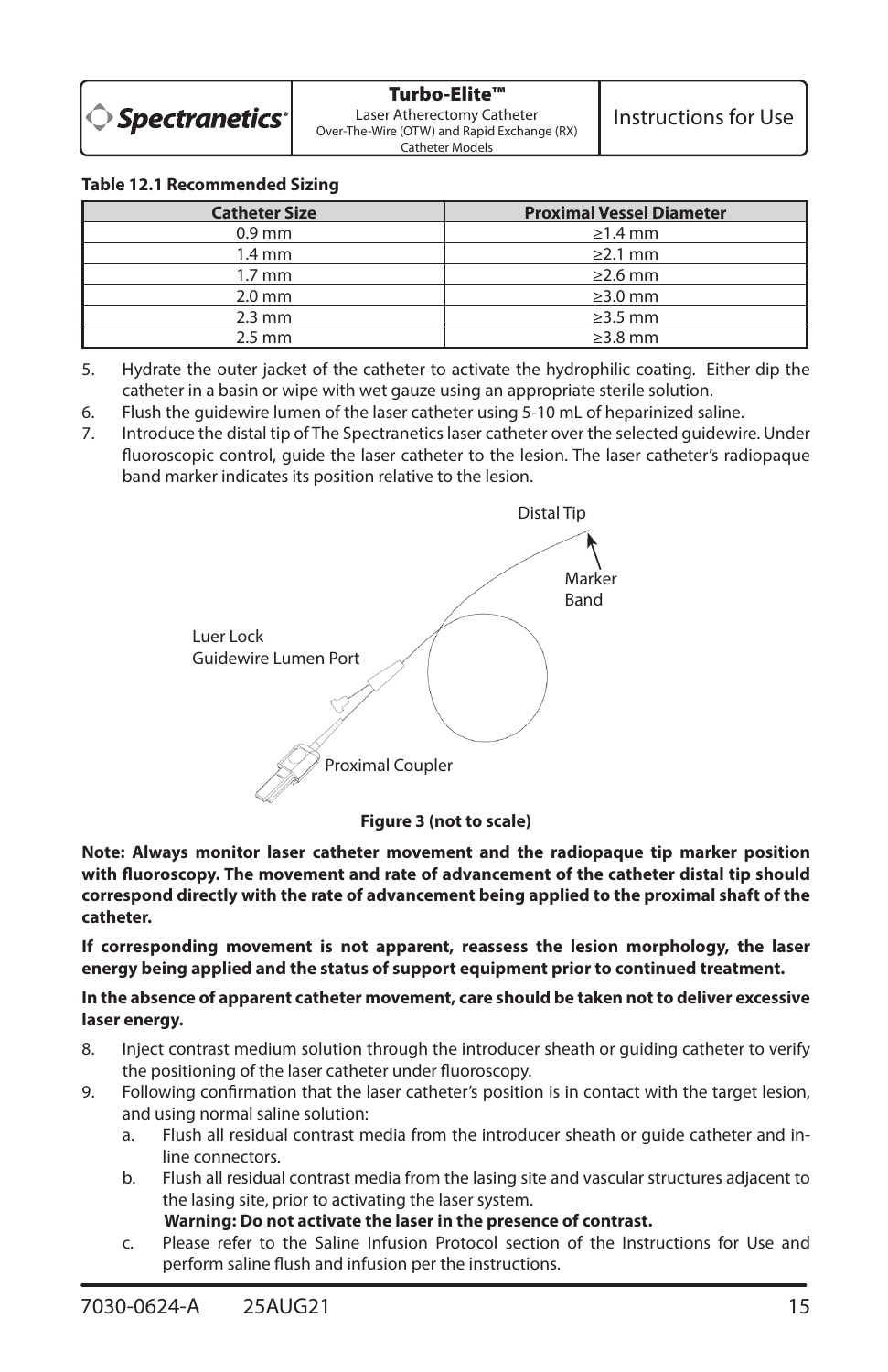Laser Atherectomy Catheter Over-The-Wire (OTW) and Rapid Exchange (RX) Catheter Models

10. When using Turbo-Elite Laser Atherectomy Catheter models, the laser system will continuously deliver energy as long as the footswitch is depressed. The length of the laser train is controlled by the operator. It is generally recommended not to exceed 20 seconds of continuous lasing.

#### 11. **Step-by-Step Method for Total Occlusion**

>Spectranetics\*

- a. Depress the footswitch, activating the laser system, and slowly, less than 1 mm per second, advance the laser catheter 2–3 mm into the total occlusion, allowing the laser energy to remove the desired material. Release the footswitch to deactivate the laser system.
- b. Advance the guidewire beyond the distal tip of the laser catheter further into the occlusion, a few millimeters, and reactivate the laser as described in Step a above.
- c. Continue in this step-by-step manner where the guidewire and then the laser catheter are advanced and activated (mm by mm) until the catheter reaches the last 3-5 mm of the occlusion.
- d. Cross the last 3-5 mm of the occlusion and enter the patent distal vessel with the guidewire first, followed by the activated laser catheter over-the-wire.
- e. Leaving the guidewire in position, pull back the laser catheter and inject contrast medium through the guiding catheter and examine the lesion via fluoroscopy.
- f. Additional laser passes may be performed over-the-wire to achieve greater debulking of the lesion.
- g. If resistance to catheter advancement is met (such as calcium), immediately stop lasing by releasing the footswitch to deactivate the laser system. The fluence and repetition rates can be increased in order to advance. To avoid the potential of heat build-up, the catheter must be advanced while lasing.

#### 12. **Standard Method for Treating Stenoses**

- a. Depress the footswitch, activating the laser system, and slowly, less than 1 mm per second, advance the laser catheter through the stenosis. Release the footswitch to deactivate the laser system.
- b. Additional laser passes may be performed over-the-wire to achieve greater debulking of the lesion. If resistance to catheter advancement is met (such as calcium), immediately stop lasing by releasing the footswitch to deactivate the laser system. The fluence and repetition rates can be increased in order to advance. To avoid the potential of heat build-up, the catheter must be advanced while lasing.
- 13. There is no need to remove the laser catheter from the patient in order to increase or decrease either the fluence or pulse repetition rate; as the laser catheter was previously calibrated. Refer to the CVX-300® Excimer Laser Operator's Manual or the Philips Laser System Operator's Manual.
- 14. Following laser recanalization, perform follow-up angiography and balloon angioplasty if needed. Stenting may be performed as required, in instances of acute recoil, major perforation, etc.
- 15. Perform saline infusion protocol as required.

**Note: Use of two operators is recommended for this technique. It is recommended that the primary physician-operator advance the laser catheter and operate the laser system foot pedal. A scrub assistant should manage the saline infusion control syringe and (if appropriate) depress the fluoroscopy pedal.** 

- a. Before the laser procedure, obtain a 500 mL bag of 0.9% normal saline (NaCl),. It is not necessary to add heparin or potassium to the saline solution. Connect the bag of saline to a sterile intravenous line and terminate the line at a port on a triple manifold.
- b. If applicable, cannulate the ostium of the artery with an appropriate "large lumen" guide catheter in the usual fashion. It is recommended that the guide catheter not have side holes.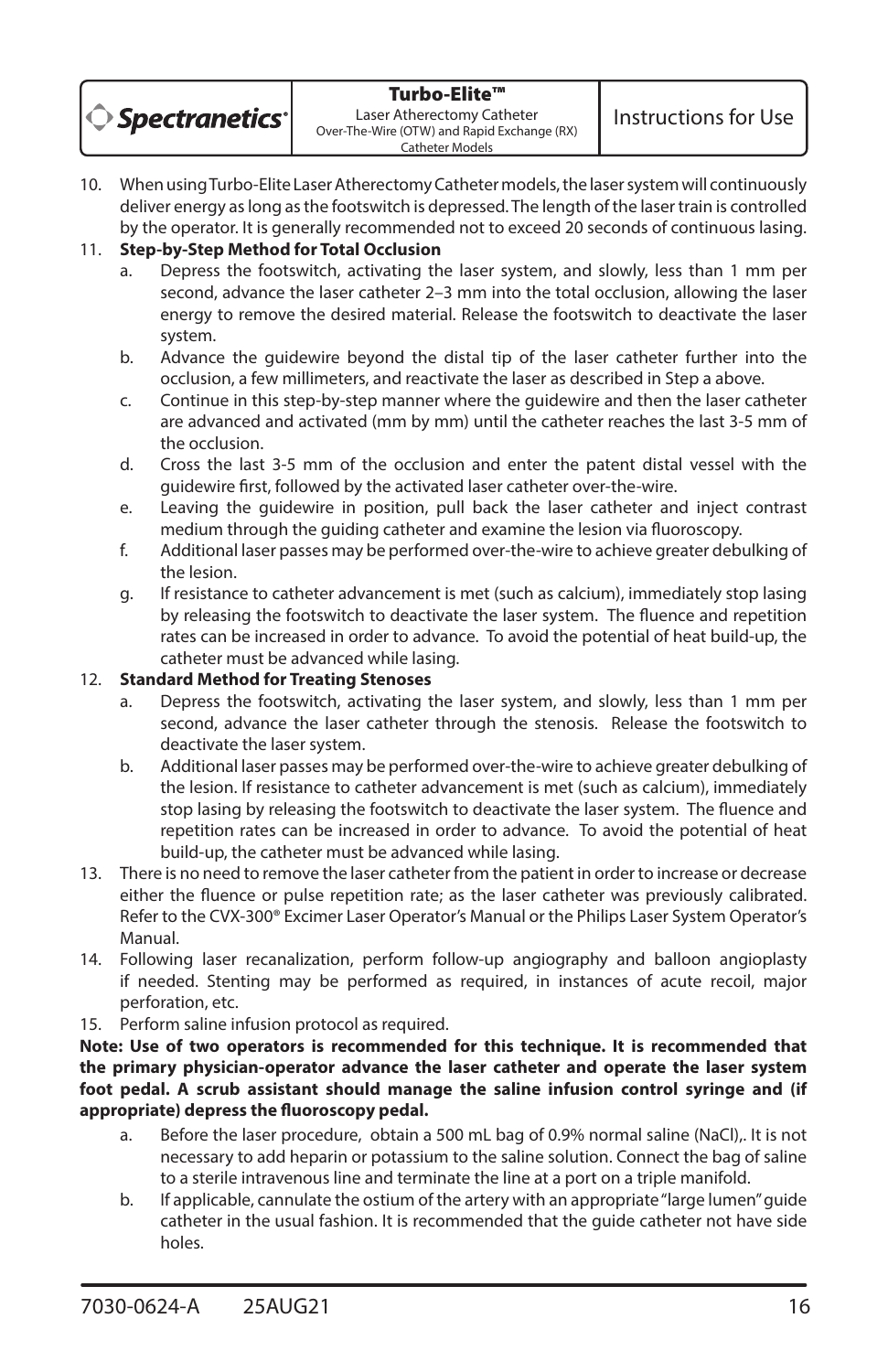| ♦ Spectranetics |  |
|-----------------|--|
|-----------------|--|

- c. Under fluoroscopic guidance, advance the laser catheter into contact with the lesion. If necessary, inject contrast to help position the tip of the laser catheter. If contrast appears to have become entrapped between the laser catheter tip and the lesion, the laser catheter may be retracted slightly (1-2 mm) to allow antegrade flow and contrast removal while flushing the system with saline. However, before lasing, ensure that the laser catheter tip is in contact with the lesion.
- d. Expel any residual contrast from the control syringe back into the contrast bottle. Clear the triple manifold of contrast by drawing up saline through the manifold into the control syringe.
- e. Remove the original control syringe from the manifold and replace it with a fresh 20 mL luer-lock control syringe. This new 20 mL control syringe should be primed with saline prior to connection to reduce the chance for introducing air bubbles. (Merit Medical and other vendors manufacture 20 mL control syringes.)
- f. Flush all traces of blood and contrast from the manifold, connector tubing, y-connector, and introducer sheath or guide catheter, with at least 20-30 mL of saline (several syringes of saline). When this initial flushing is completed, refill the 20 mL control syringe with saline.
- g. Under fluoroscopy, confirm that the tip of the laser catheter is in contact with the lesion (advance the laser catheter if necessary), but do not inject contrast.
- h. When the primary operator indicates that he/she is ready to activate the laser system, the scrub assistant should turn the manifold stopcock off to pressure and inject 10 mL of saline as rapidly as possible (within 1-2 seconds). This bolus injection is to displace and/ or dilute blood down to the level of the capillaries and limit back-bleeding of blood into the laser ablation field.
- i. After the injection of the initial 10 mL bolus and without stopping the motion of injection, the scrub assistant should next slow down the rate of injection to minimum of 2-3 mL/second through a combination of the guidewire lumen and/or sheath. This portion of the saline infusion is to displace and/or dilute the antegrade blood flow entering the laser ablation field. At the instant the scrub assistant slows down the injection rate, the primary operator should activate the laser system by depressing the foot pedal and begin a lasing sequence.
- j. The length of the laser train is controlled by the operator. It is generally recommended not to exceed 20 seconds of continuous lasing. Saline must be infused throughout the entire lasing process.
- k. Terminate the saline injection at the end of the lasing train. Turn the manifold stopcock back to pressure and refill the control syringe with 20 ccs of saline in preparation for the next lasing sequence.
- l. Each subsequent laser train should be preceded by a bolus of saline and performed with continuous saline infusion as described in steps h-k.
- m. If contrast is used to assess treatment results during the course of a laser treatment, repeat steps d-g prior to reactivation of the laser system (before activating the laser repeat steps h-k).

**Note: Depending on which approach is used, antegrade or contralateral, saline can be administered through the sheath (antegrade approach) or laser catheter inner lumen (contralateral approach). When the contralateral approach is used, smaller diameter guidewires are suggested to allow adequate saline infusion at the treatment site.**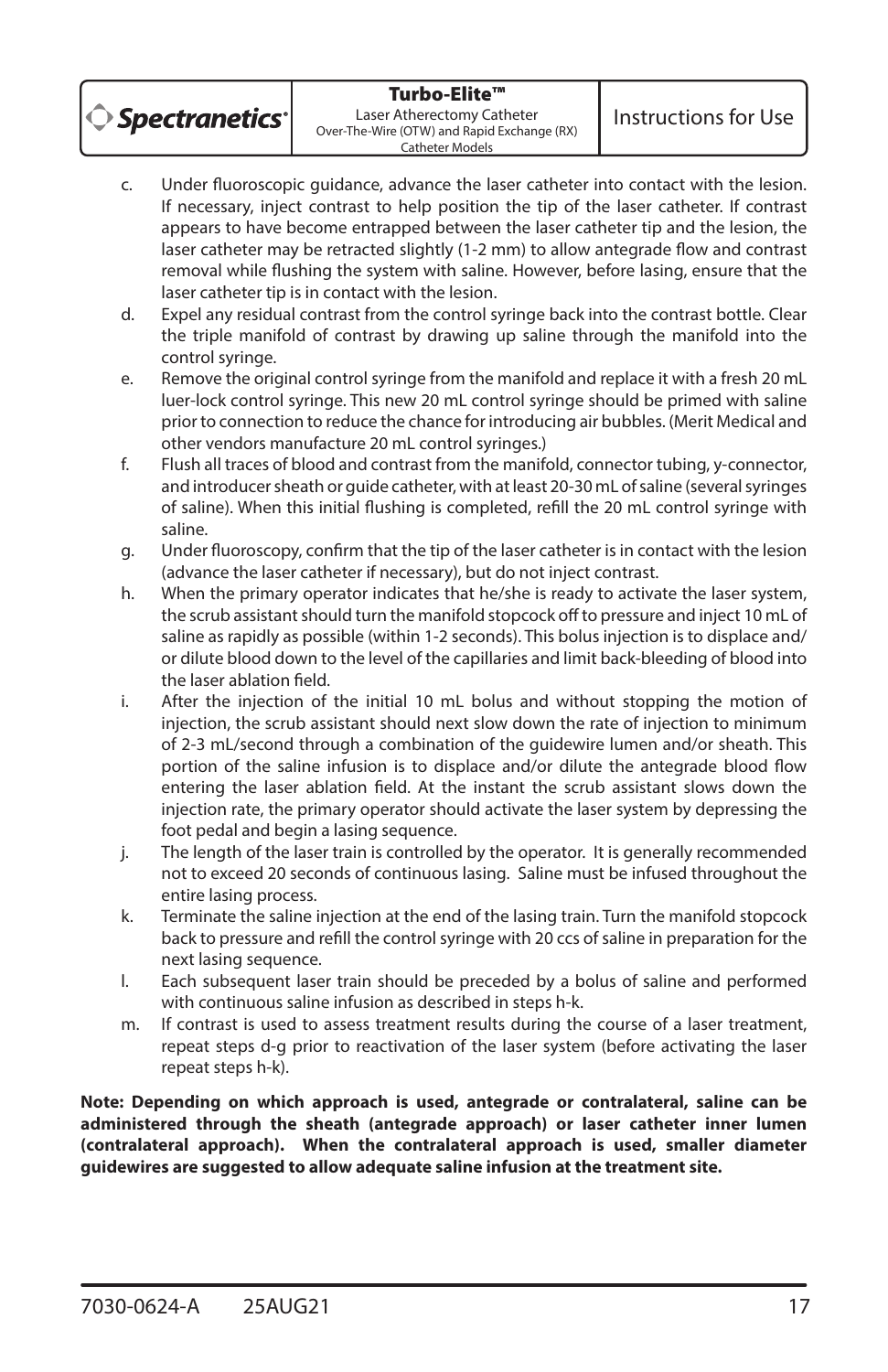

Turbo-Elite™ Laser Atherectomy Catheter Over-The-Wire (OTW) and Rapid Exchange (RX) Catheter Models

#### **13. Warranty Information MANUFACTURER'S LIMITED WARRANTY**

Manufacturer warrants that the Turbo-Elite Laser Atherectomy Catheter is free from defects in material and workmanship when used by the stated "Use By" date and when package is unopened and undamaged immediately before use. Manufacturer's liability under this warranty is limited to replacement or refund of the purchase price of any defective Turbo-Elite Laser Atherectomy Catheter. Manufacturer will not be liable for any incidental, special, or consequential damages resulting from use of the Turbo-Elite Laser Atherectomy Catheter. Damage to the Turbo-Elite Laser Atherectomy Catheter caused by misuse, alteration, improper storage or handling, or any other failure to follow these Instructions for Use will void this limited warranty. **THIS LIMITED WARRANTY IS EXPRESSLY IN LIEU OF ALL OTHER WARRANTIES, EXPRESS OR IMPLIED, INCLUDING THE IMPLIED WARRANTY OF MERCHANTABILITY OR FITNESS FOR A PARTICULAR PURPOSE.** No person or entity, including any authorized representative or reseller of Manufacturer, has the authority to extend or expand this limited warranty and any purported attempt to do so will not be enforceable against Manufacturer. This limited warranty covers only the Turbo-Elite Laser Atherectomy Catheter. Information on Manufacturer's warranty relating to the CVX-300® Excimer Laser or the Philips Laser System can be found in the documentation relating to that device.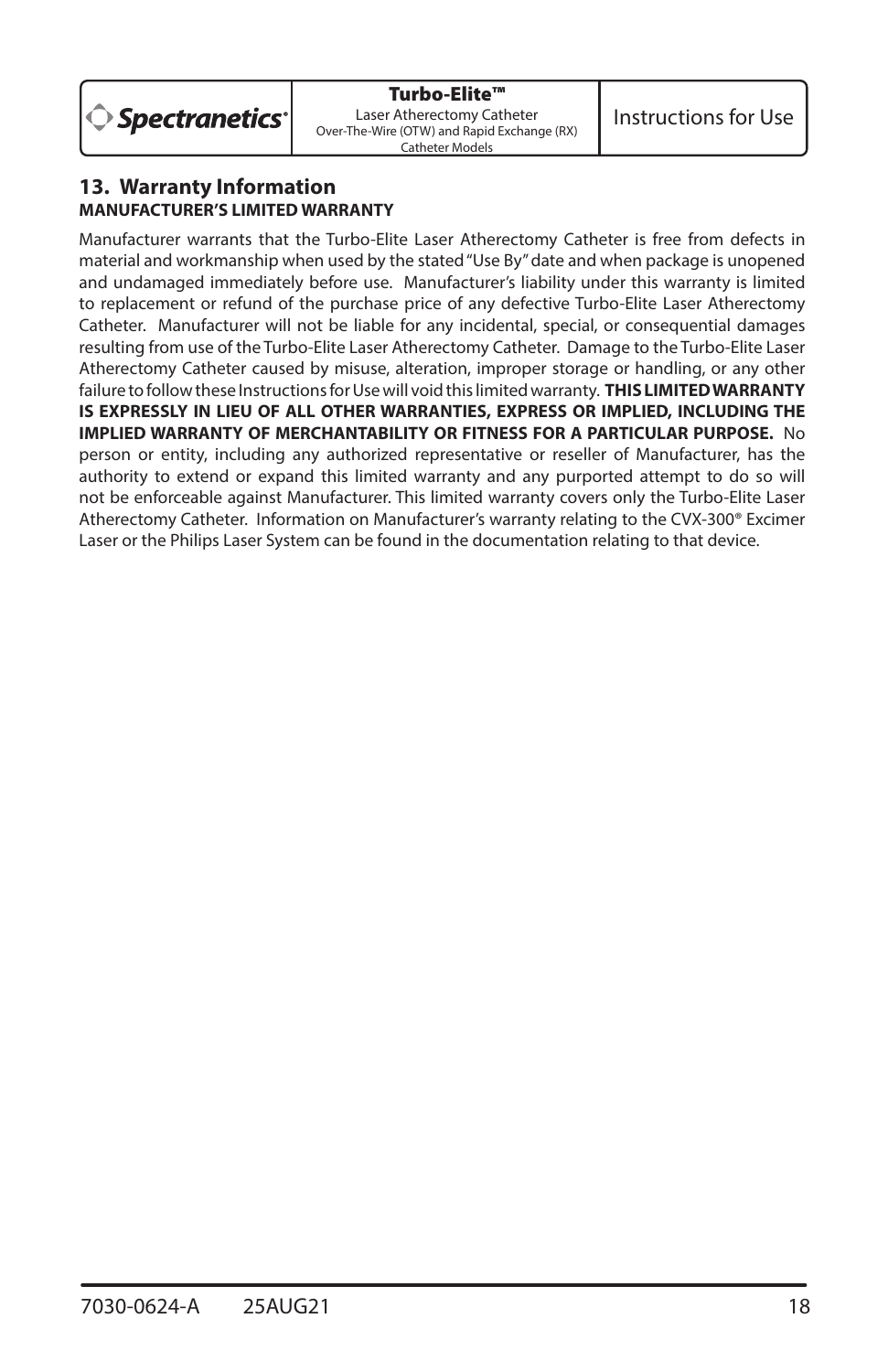| $\hat{\heartsuit}$ Spectranetics <sup>-</sup> |
|-----------------------------------------------|
|-----------------------------------------------|

# **THIS PAGE INTENTIONALLY LEFT BLANK**